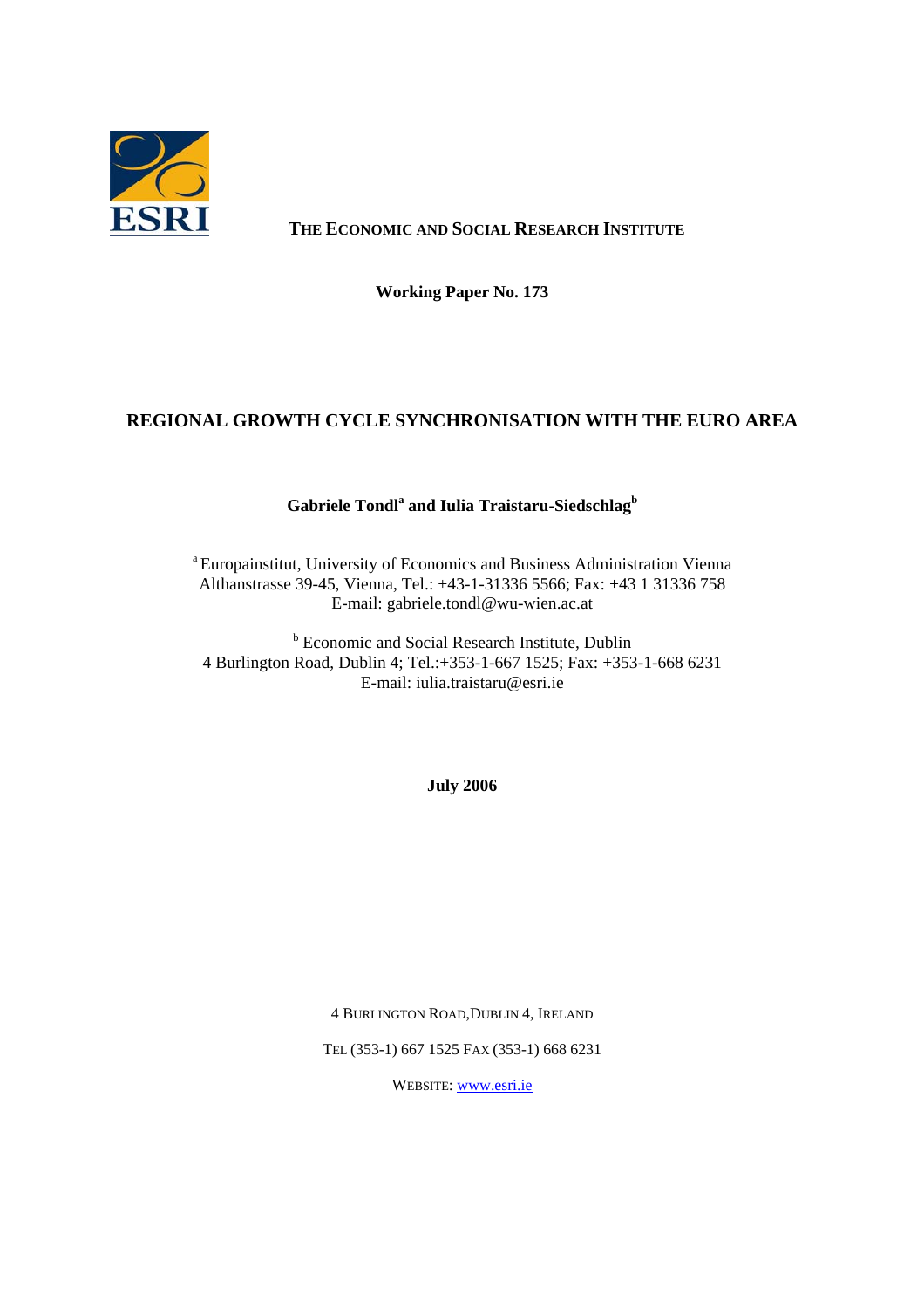# **Regional Growth Cycle Synchronisation with the Euro Are[a\\*](#page-1-0)**

**Gabriele Tondl<sup>a</sup> and Iulia Traistaru-Siedschlagb** 

<sup>a</sup> Europainstitut, University of Economics and Business Administration Vienna Althanstrasse 39-45, Vienna, Tel.: +43-1-31336 5566; Fax: +43 1 31336 758 E-mail: gabriele.tondl@wu-wien.ac.at

**b** Economic and Social Research Institute, Dublin 4 Burlington Road, Dublin 4; Tel.:+353-1-667 1525; Fax: +353-1-668 6231 E-mail: iulia.traistaru@esri.ie

 $\overline{a}$ 

<span id="page-1-0"></span><sup>\*</sup> We thank Ray Barrell, Fritz Breuss, David Bell and participants at the European Regional Science Association Congress 2005, the Irish Economic Association 2006 and the 3rd EUROFRAME Conference 2006 held in Berlin for helpful comments and suggestions. Iulia Traistaru-Siedschlag gratefully acknowledges financial support from the 5th RTD Framework Programme of the European Communities (Research project No. HPSE-CT-2002-00118)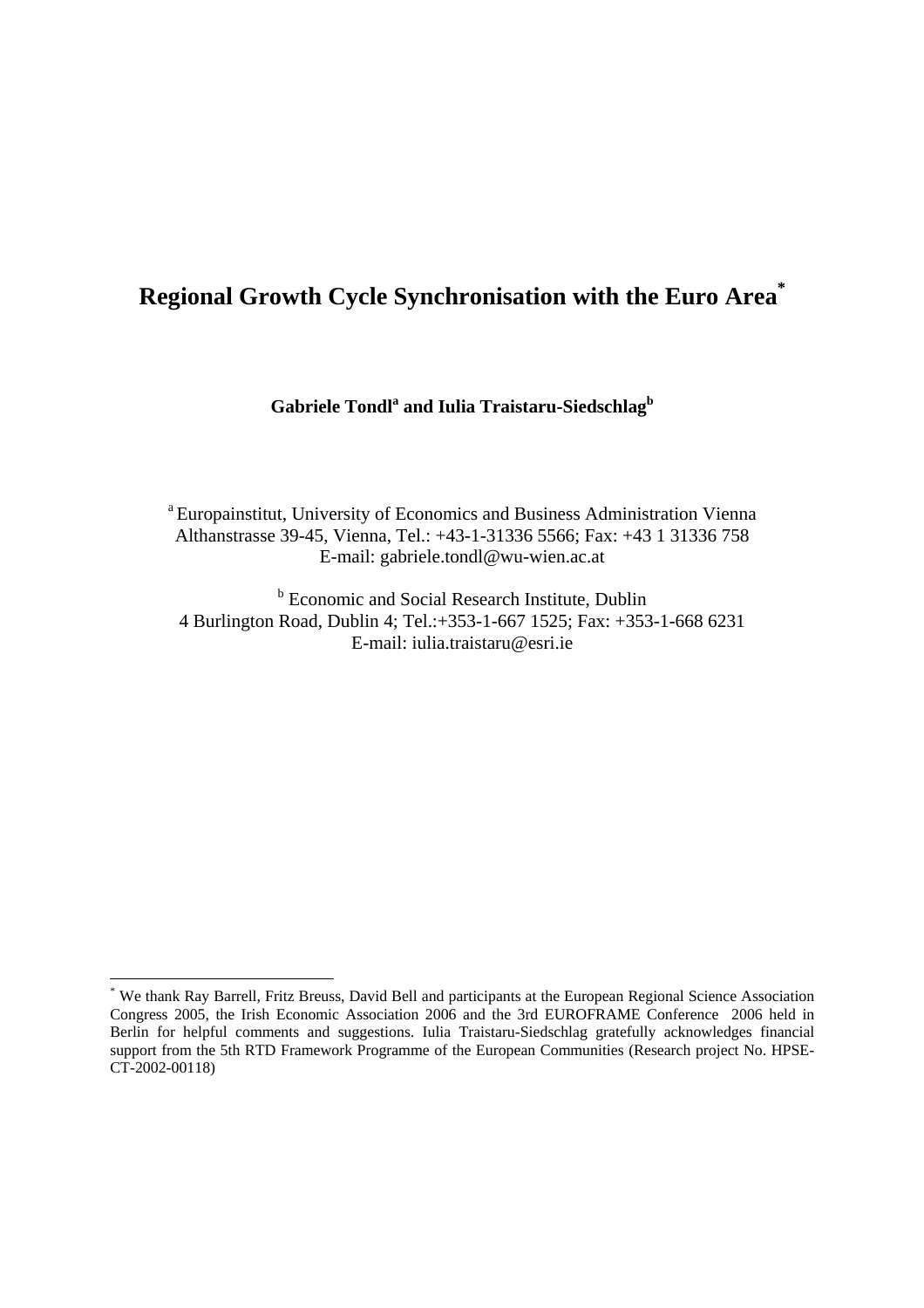## **Abstract**

This paper investigates the patterns and determinants of the co-movement of economic activity between regions in the European Union and the Euro Area. Using a panel data of 208 EU-15 regions over the period 1989-2002 we estimate a system of four simultaneous equations to analyse the impact of regional trade integration, specialisation and exchange rate volatility on correlations of regional growth cycles with the Euro area. We find that deeper trade integration with the Euro area had a strong direct positive effect on the synchronisation of regional growth cycles with the Euro area. Industrial specialisation and exchange rate volatility were sources of cyclical divergence. Industrial specialisation had however an indirect positive effect on growth cycles synchronisation via its positive effect on trade integration, while exchange rate volatility had an indirect additional negative effect on growth cycle correlations by reducing trade integration. Industrial specialisation had an indirect negative effect on growth cycle correlations by increasing the exchange rate volatility. The direct impact of trade integration on growth cycle correlations was stronger in the pre-EMU sub-period, while in the EMU sub-period, the negative direct effects of industrial specialisation and exchange rate volatility were stronger than in the pre-EMU sub-period. A distinct result is the positive and significant relationship between exchange rate volatility and growth cycle correlations in the pre-EMU sub-period, suggesting that over this period, country-specific exchange rate fluctuations acted as shock absorbers. Our analysis is relevant in the context of the discussion about the macroeconomic adjustment to region-specific shocks in the European Monetary Union.

Keywords: European Monetary Union, Business Cycles, Regional Growth

JEL Classification: E32, F33, F42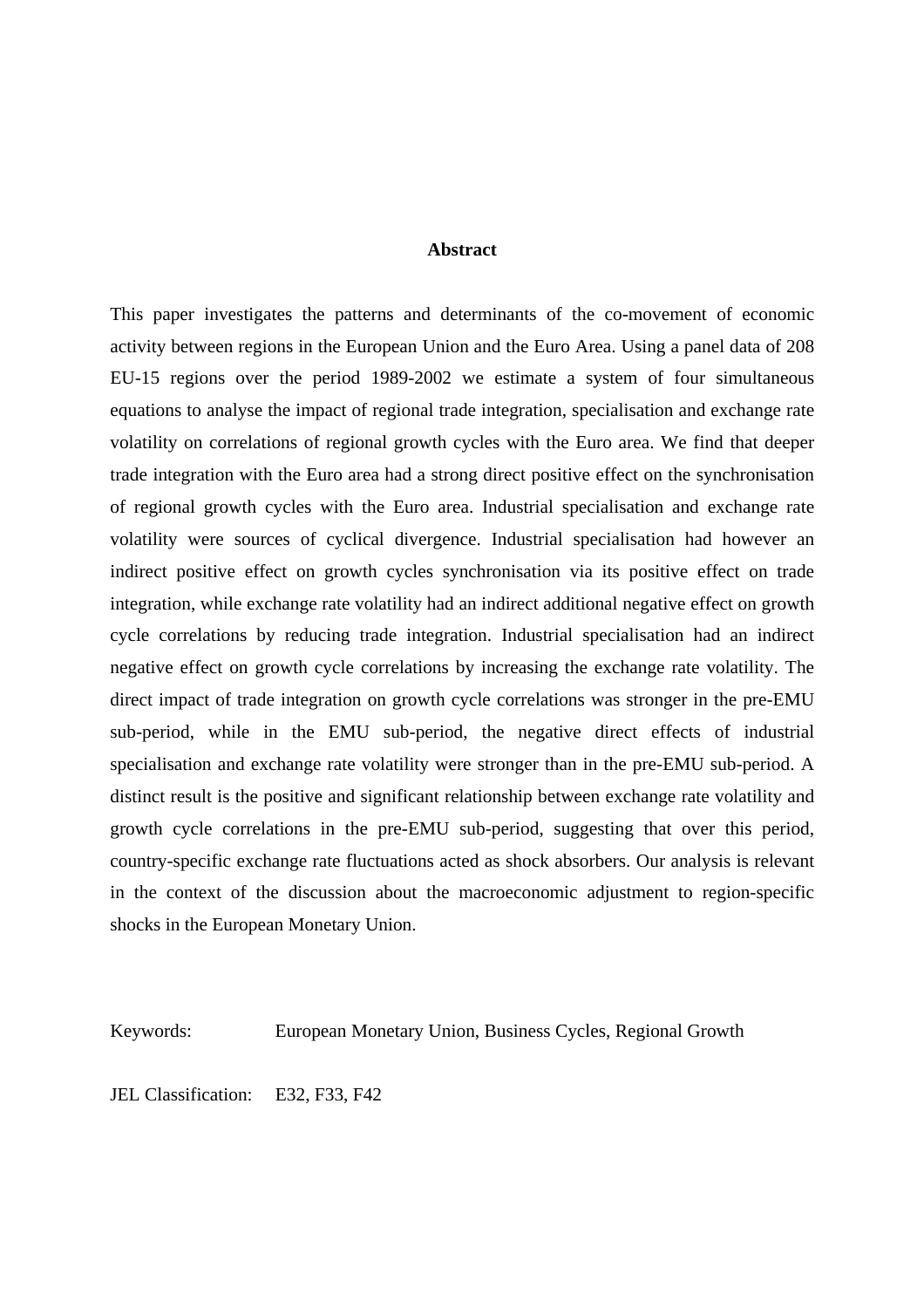## **CONTENTS**

| 2. |  |  |  |
|----|--|--|--|
| 3. |  |  |  |
| 4. |  |  |  |
| 5. |  |  |  |
|    |  |  |  |
|    |  |  |  |
|    |  |  |  |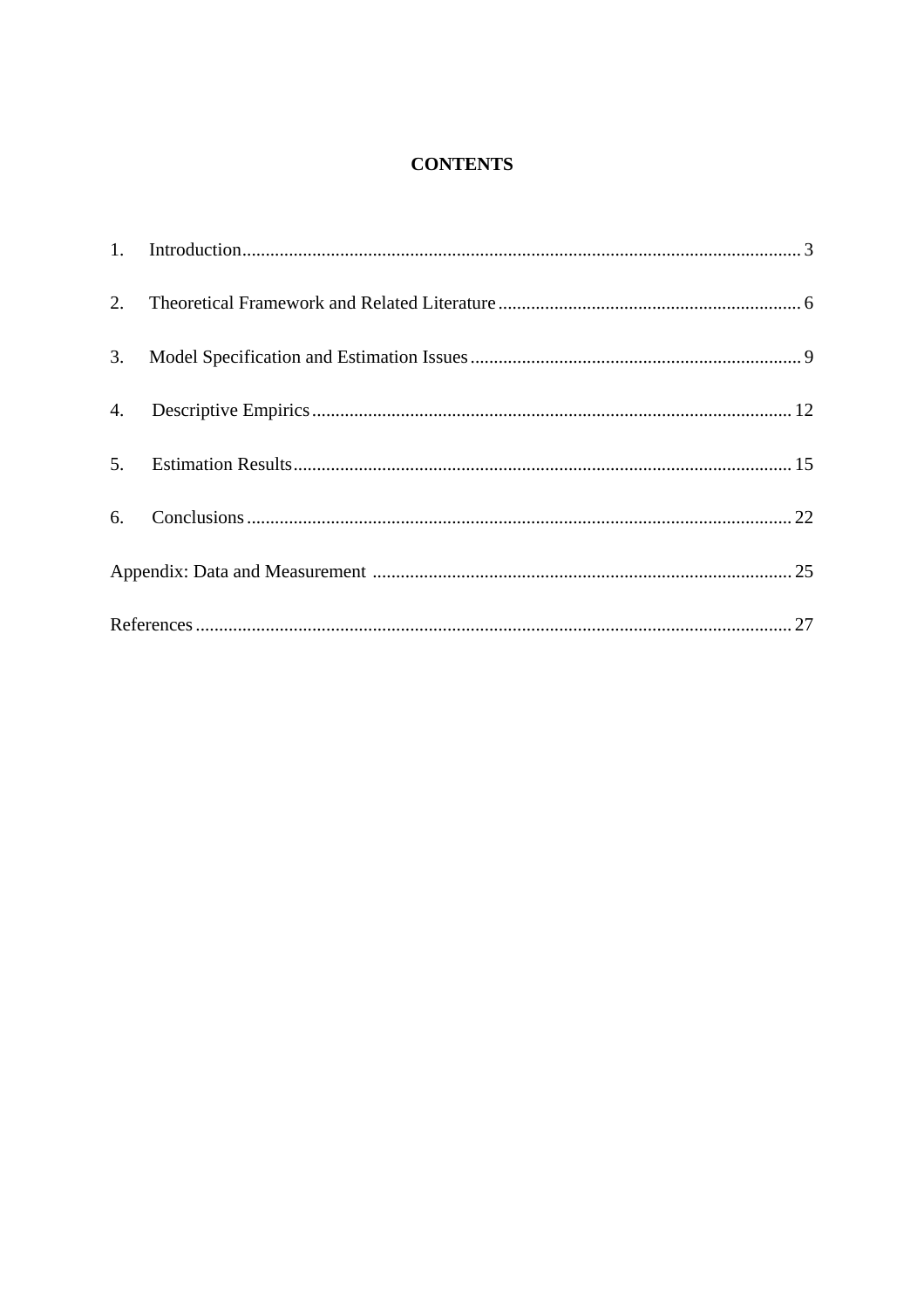### **1. Introduction**

A common monetary policy has both benefits and costs. The benefits are gains in trade and growth due to the elimination of exchange rate uncertainty and the reduction of transaction costs; the costs are related to the possibility of increased volatility of economic activity due to losing independence over monetary and exchange rate policy as stabilisation tools. Since a common monetary policy can only address common shocks to the participating countries and regions, the presence of asymmetric shocks is associated with costs in terms of volatility of economic activity. Thus, the balance between benefits and costs depends on the occurrence of asymmetric shocks. Business cycle synchronisation is taken as an indication of a low probability of asymmetric shocks and a low cost of losing independence over monetary and exchange rate policies (Frankel and Rose, 1998; Alesina et al., 2002; Artis et al., 2003; Frankel, 2004).

The increased international economic integration has stimulated a growing academic and policy interest in the analysis of the synchronisation of business cycles and their international transmission. (Stockman, 1988; Canova and Marrinan, 1998; Kose, et al., 2003; Baxter and Kouparitsas, 2004; Bordo and Helbling 2003; Imbs, 2004). In particular, the impact of monetary integration on the business-cycle synchronisation has received increasing attention recently (Frankel and Rose, 1998; Artis et al., 2003, 2004; Barrios et al., 2003; Traistaru, 2004; Bergman, 2005).

Furthermore, the integration process is likely to have a stronger effect at regional level than at national level. This stronger effect can be expected because regions trade relatively more than countries and specialisation at regional level is higher than at national level (Krugman, 1993, Fatás, 1997). Thus, fluctuations of economic activity at regional level are expected to be more important than at national level which raises the question about the extent of synchronisation of regional business cycles. Barrios and de Lucio (2003) argue that the dynamics of regional business cycles may condition the adjustment of national economies to economic integration.

This paper identifies and explains the pattern of synchronisation of EU regional growth cycles with the Euro area. In particular, we analyse the role of trade integration, industrial specialisation and exchange rate volatility as determinants of regional growth cycle correlations with the Euro area over the period 1989-2002.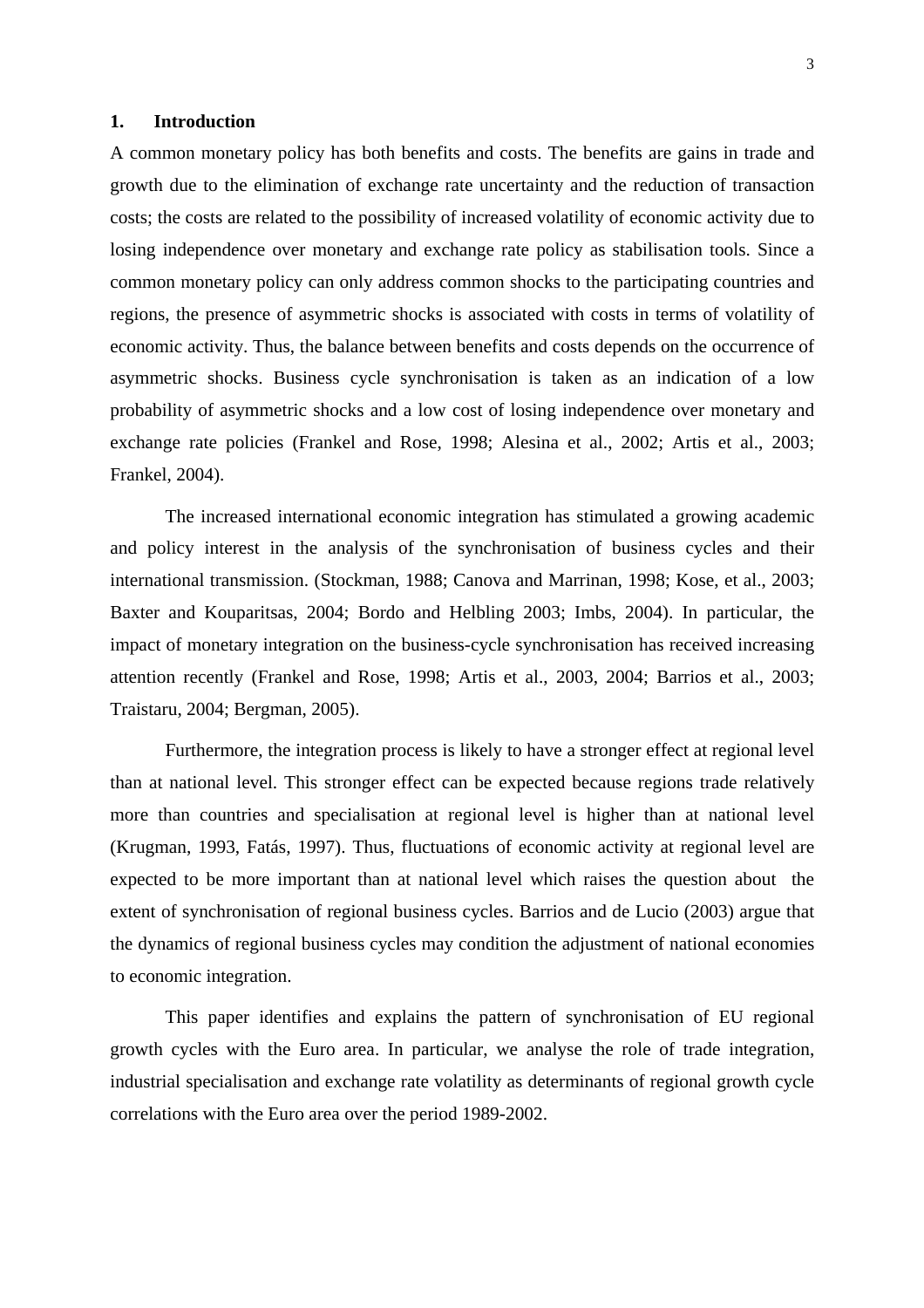Up to date there are only a few studies which investigate the issue of regional growth cycle correlation in Europe. De Nardis et al. (1996) decomposed regional output growth and examined the correlation of the region-specific part with the home nation part as well as the pairwise correlation of the region-specific shares of output fluctuations. Similarly, Forni and Reichlin (2001) estimated a factor model of regional GDP growth with a European, a national and a region-specific component. Fatàs (1997) examined the correlation of regional employment growth with the national and European aggregate. Clark and Wincoop (2001) investigated the impact of differences in the production structure on bilateral correlations of employment growth rates. Barrios et al. (2003) analysed the impact of sectoral specialisation and exchange rate volatility on business-cycle correlations among eleven regions in the United Kingdom and six Euro area countries. Belke and Heine (2004) looked at regional employment cycles and examined as well the effect of industrial specialisation.

However, the scope of these studies remains limited. First, most of them looked at a fairly small group of European regions and a short observation period. By using richer datasets with respect to variables and additional time observations from the EMU Third Stage we go beyond the existing studies. Second, we extend the existing studies by testing the effect of a number of theoretically important determinants on region growth cycle correlations using improved econometric techniques to correct for the endogeneity and simultaneity in the underlying relationships.

This paper investigates the pattern and determinants of regional growth cycle correlations with the Euro area aggregate using data for all 208 NUTS 2 level EU 15 regions over the period 1989-2002. We analyse several key factors which can hypothetically influence the correlation of business cycles suggested by the above mentioned literature: trade integration, industrial specialisation and monetary policy co-ordination proxied with exchange rate volatility. Higher trade integration should lead to more correlated growth cycles. We examine to which extent industrial specialisation can explain growth cycle correlation, having in mind that dissimilar industrial structures lead to asymmetric propagation of shocks across regions in the case of a common, industry - specific shock. We use data on gross value added, disaggregated on seven NACE 2 digit branches, which is more detailed then in existing studies investigating the specialisation impact and allows us to test more adequately the effect of smaller differences in industry structures. Further, we test the impact of increasing monetary coordination, resulting in less exchange rate volatility and the introduction of the Euro, on the correlation of regional business cycles with the Euro area.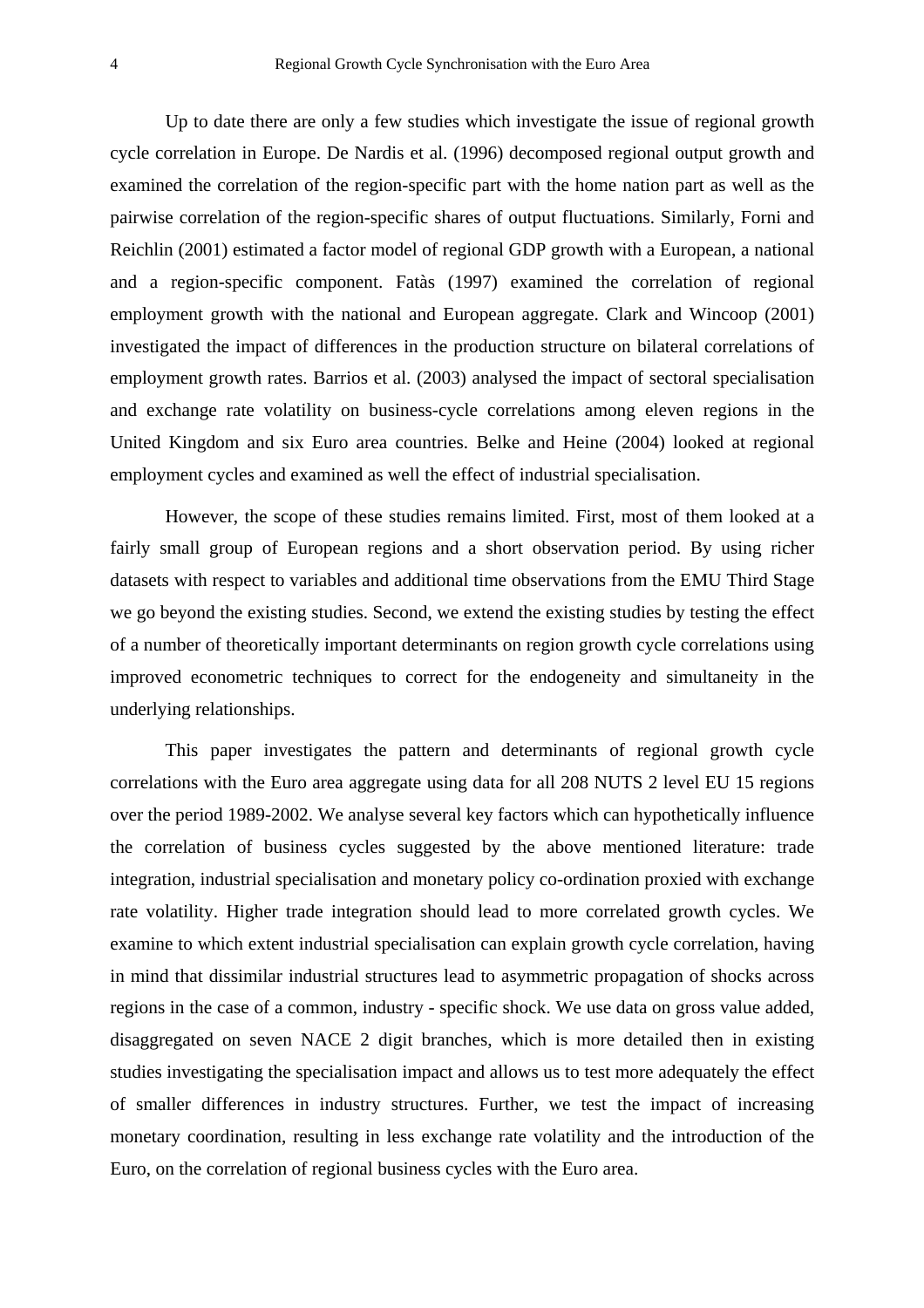We test our hypotheses by estimating a model of simultaneous equations with panel data where trade integration, industrial specialisation and exchange rate volatility are considered simultaneously as explanatory factors of regional growth cycle correlations. As argued previously in the literature (Frankel and Rose 1998, Imbs 2004) these factors are likely to be endogenous, in the context of economic and monetary integration. Furthermore, due to their complex interactions, trade integration, industrial specialisation and exchange rate volatility are likely to have both direct and indirect effects on growth cycle correlations. In the simultaneous equations model these indirect effects are captured by separate structural equations for trade, industrial specialisation and exchange rate volatility. This statistical model addresses both the simultaneity and endogeneity in the relationships between growth cycle correlations, trade integration, industrial specialisation and exchange rate volatility. In order to capture the changes over time of these relationships we construct a panel data including five year rolling windows and control for time invariant unobserved region fixed effects.

The main findings of this paper are as follows. Deeper trade integration with the Euro area had a strong direct positive effect on the synchronisation of regional growth cycles with the Euro area. Industrial specialisation and exchange rate volatility were sources of cyclical divergence. Industrial specialisation had however an indirect positive effect on growth cycles synchronisation via its positive effect on trade integration, while exchange rate volatility had an indirect additional negative effect on growth cycle correlations by reducing trade integration. Industrial specialisation had an indirect negative effect on growth cycle correlations by increasing the exchange rate volatility.

The remainder of this paper is organized as follows: Section 2 discusses the theoretical framework of our analysis and derives hypotheses to be tested. Section 3 presents our model specification and estimation issues. Section 4 discusses summary statistics of regional growth cycle correlations and the main explanatory variables Section 5 presents the results of our econometric analysis and Sections 6 concludes.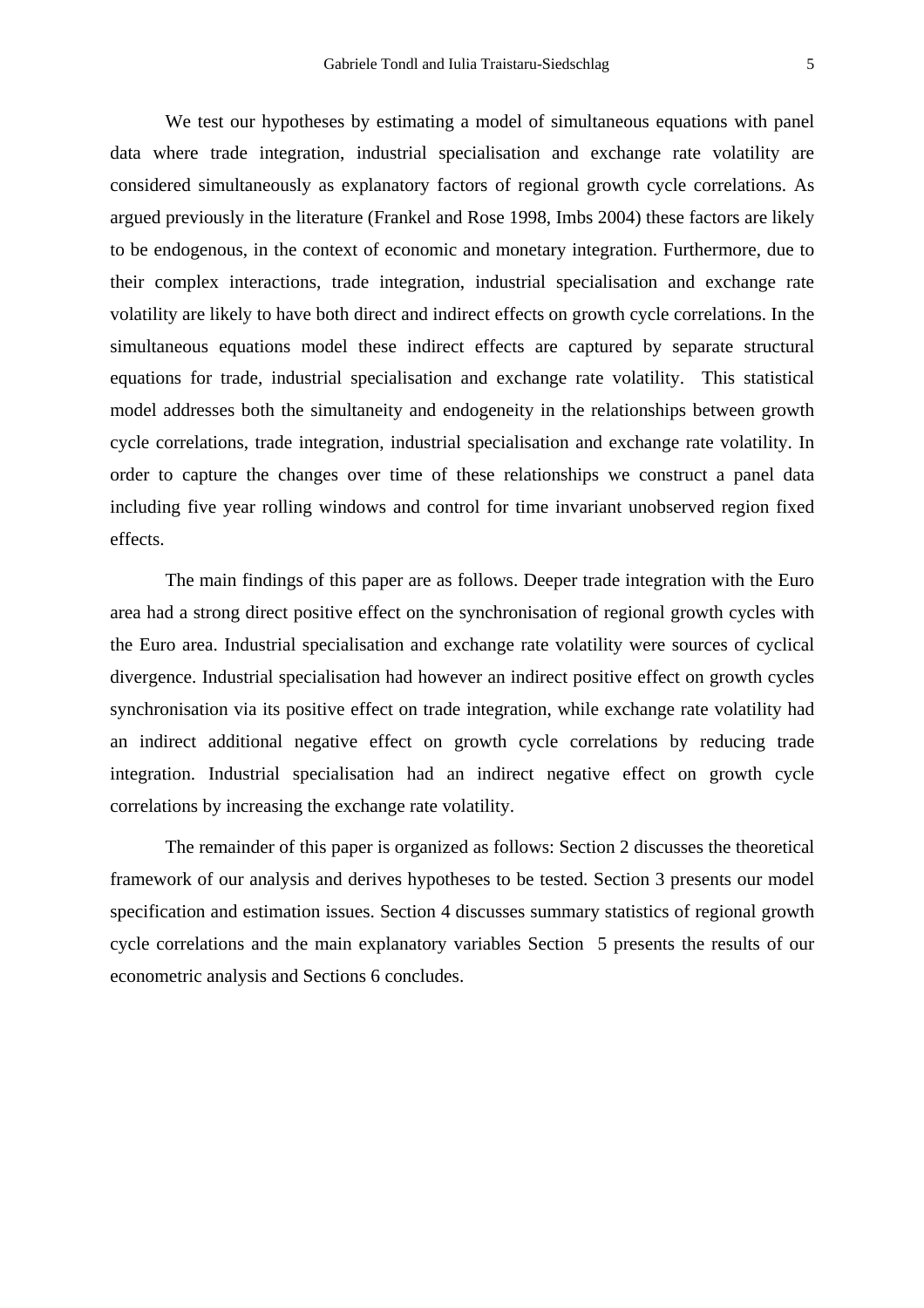## **2. Theoretical Framework and Related Literature**

The theoretical framework for our analysis is the Optimum Currency Area (OCA) theory flowing from the seminal contributions of Mundell (1961), McKinnon (1963) and Kenen (1969). In the tradition of this literature, business cycle synchronisation is taken as a proxy for a low probability of asymmetric shocks and a low cost of forgoing monetary and exchange rate policies as stabilization tools. The main outcome of the OCA literature is the identification of the properties of an optimum currency area, including the mobility of labour, price and wage flexibility, economic openness, diversified production and consumption structures, similarity of inflation rates, fiscal integration and political integration.

Following the OCA literature we derive the following hypotheses to be tested in this paper. First, openness or economic integration results in higher correlated business cycles. Integration leads to increasing trade and investment flows and financial integration between the partners. Frankel and Rose (1998), Artis and Zhang (1997), Clark and Wincoop (2001) and Imbs (2004), among others, investigated the relationship between trade intensity and business cycle correlation for industrial countries and found that deeper trade integration was associated with higher business cycle correlations. Frankel and Rose (1998) postulate from their findings that members of a monetary union would *ex post* fulfil the OCA criteria since a common currency reduces transaction costs and thus leads to more trade and more business cycle synchronisation. Furthermore, Micco et al. (2003) find evidence of a positive and significant effect of the EMU on bilateral trade. This conjecture has led to a number of studies on the endogeneity of the OCA criteria (see De Grauwe and Mongelli 2005) confirming that monetary integration results in increased trade.

In this paper, we shall test the hypothesis that trade integration with the Euro area has a positive effect on the regional growth cycle correlations with the Euro area aggregate.

Second, following Kenen (1969), business cycle synchronisation will be lower in two economies if they have different economic structures. If that is the case, an external demand or supply shock will hit the two economies to a different extent. With differences in economic structures, e.g. if one is specialised in agricultural products while the other in manufacturing, a common, industry - specific shock results in asymmetric effects so that business cycles are less correlated. Similarly, if two economies have different energy intensity, then the more intensive energy user will suffer more from an oil price increase that can dampen output.

The empirical evidence for these arguments is inconclusive. Clark and Wincoop (2001) looked at various indicators of dissimilarity in economic structures (bilateral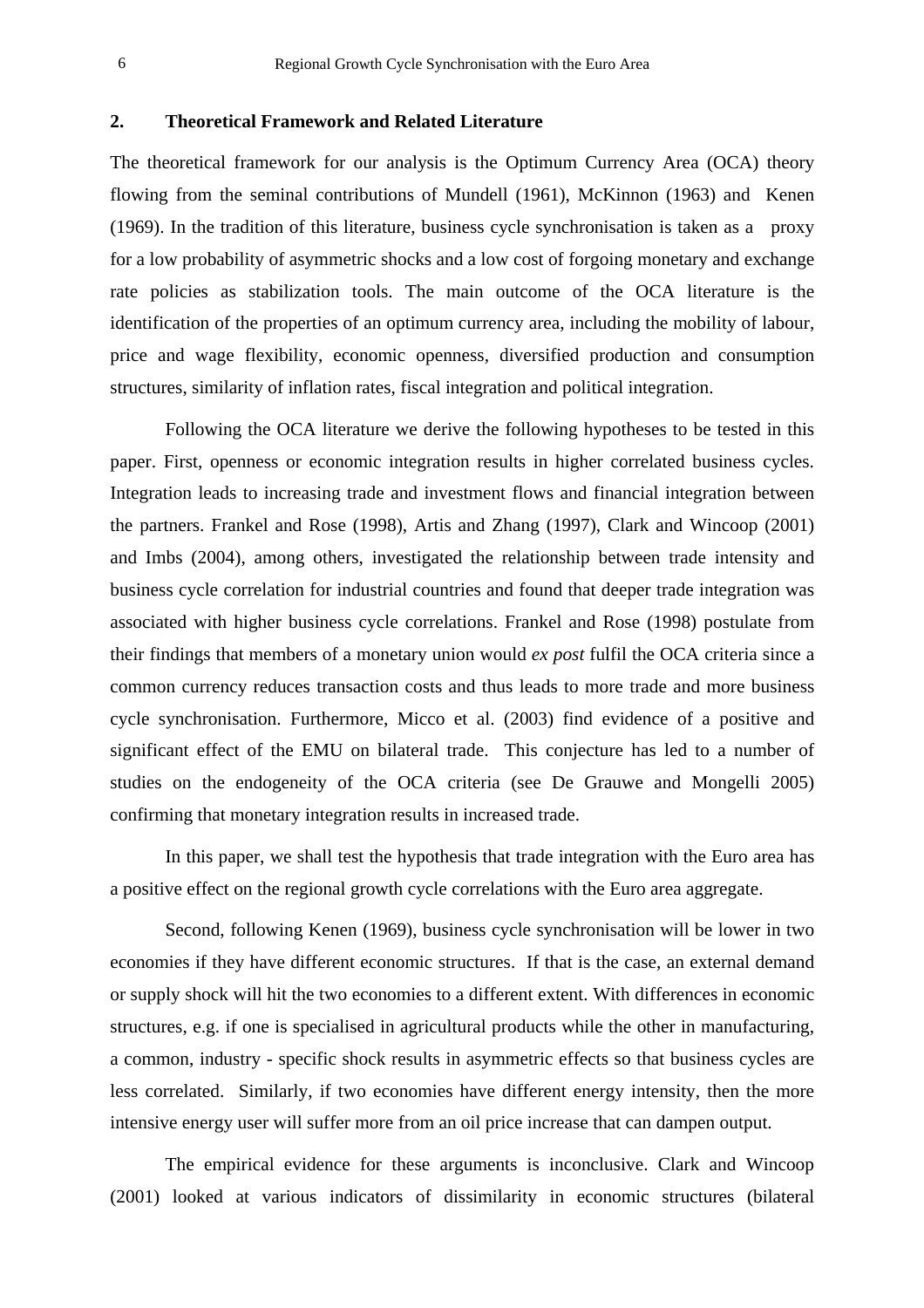dissimilarity in industry sectors, manufacturing sectors, non-manufacturing sectors) and found that it can explain a low cross - country correlation of employment growth in the US and the EU. However, dissimilarity does not explain the low correlation of GDP growth. Imbs (2004) used a specialisation index with one-digit industries and two-digit manufacturing industries and could verify the argument of low business cycle correlation between countries which are highly specialised. Traistaru (2004) found that similarity of sectoral structures (6 sectors) has a positive effect, *ceteris paribus,* on business cycle correlations in the enlarged EMU. Barrios and De Lucio (2003) found that regions on the Iberian peninsula had more correlated employment cycles over the period 1975-1998 when having more similar sectoral structures (8 branches). Belke and Heine (2004) tested the impact of sectoral specialisation (6 sectors), measured with various indices, on bilateral regional employment cycles of 30 European regions over the period 1975-1996 and found that similarity was always linked to more business cycle correlation, irrelevant of the type of specialisation index applied. Barrios et al. (2003) found that, over the period 1966-1997, sectoral similarity (17 branches, goods and services) between eleven regions in the United Kingdom and six Euro area countries (Belgium, Germany, France, the Netherlands, Italy, and Ireland) fostered cyclical synchronisation.

In this paper we look at specialisation in manufacturing, distinguishing 7 different branches. Given the theoretical arguments on the role of specialisation for business cycle synchronisation, we test the hypothesis that regions, which are more dissimilar with the Euro area aggregate manufacturing industry structure, i.e. which are more specialized, have a lower business cycle correlation with the Euro area.

The third source of business cycle synchronisation, which we address here, is policy linkages. According to the real business cycle theory, policy coordination may have the effect to produce less business cycle variations among its members if such policy is itself considered as a source of business cycle fluctuation. If central banks have similar inflation targets and follow a similar exchange rate policy the output effect on their economies will be similar and should produce business cycle convergence. Furthermore, Mundell (1973a, 1973b) suggests that with flexible prices and wages and free capital mobility exchange rate movements may be a source of macroeconomic volatility, in particular in small, open economies. This view is, however, not uncontested, since the inability to conduct an independent monetary policy can mean an inadequate response to country specific shocks and may thus enforce asymmetry of business cycle fluctuations (Clark and Wincoop 2001, Fatás 1997).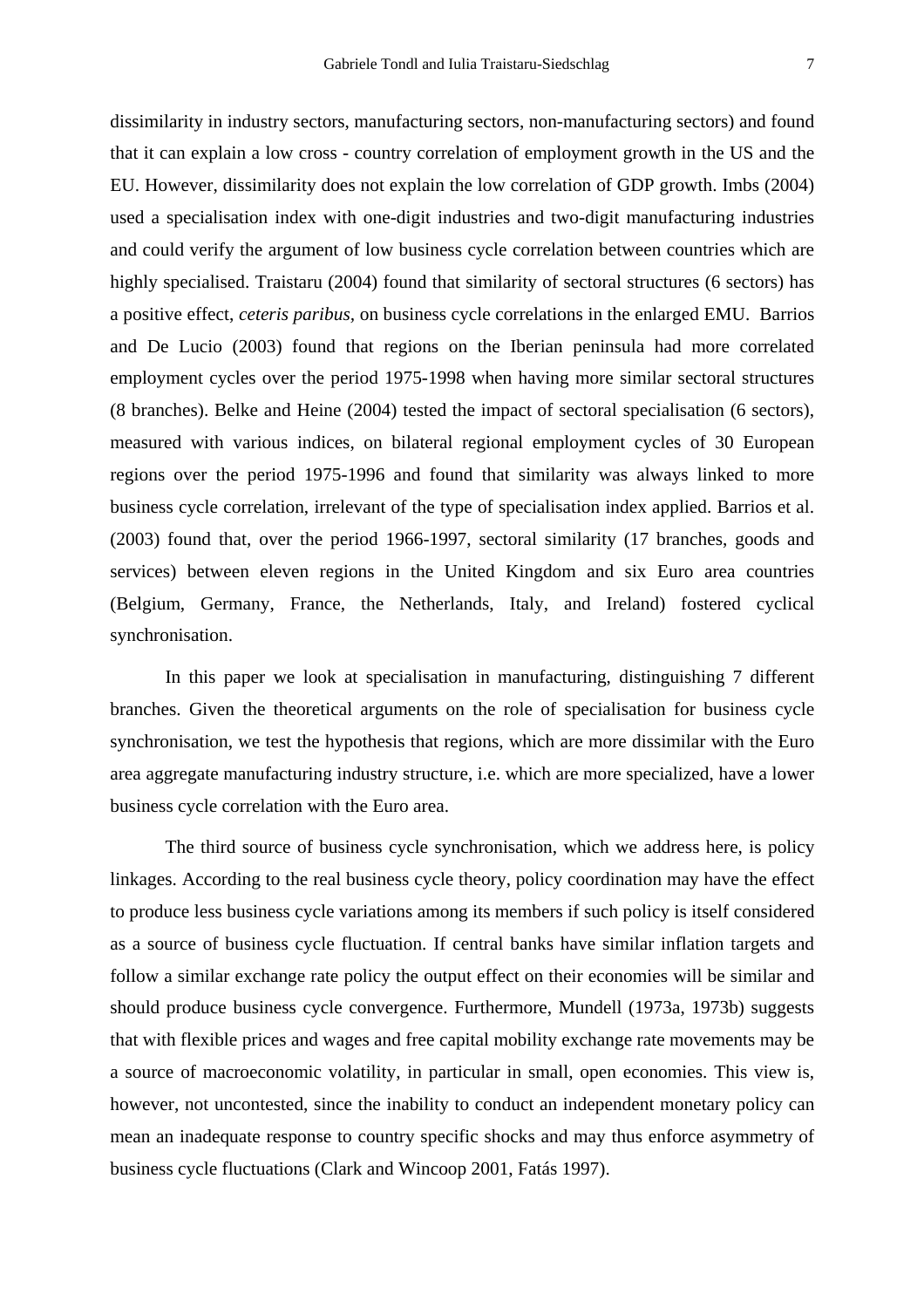Increasing monetary policy coordination took place between EU members after the creation of the ERM and the efforts of countries to move towards the EMU. As a result of policy coordination, exchange rate volatility between EU members decreased and exchange rates became eventually fixed between EMU members. Fatás (1997) showed that business cycle correlation of EU countries with the aggregate was higher after the foundation of the EMS than before. Artis and Zhang (1997) demonstrated that reduced exchange rate volatility corresponded to more business cycle synchronisation among European countries before the creation of EMU. Similarly, McKinnon and Schnabl (2003) showed that business cycle synchronisation among East Asian economies is linked to exchange rate fluctuations.

Based on these arguments we shall test whether regions that were subject to increasing monetary policy coordination, proxied with exchange rate stability, showed more business cycle correlation. To this purpose, we shall look at the volatility of the nominal exchange rates of national currencies vis-à-vis the Ecu/Euro.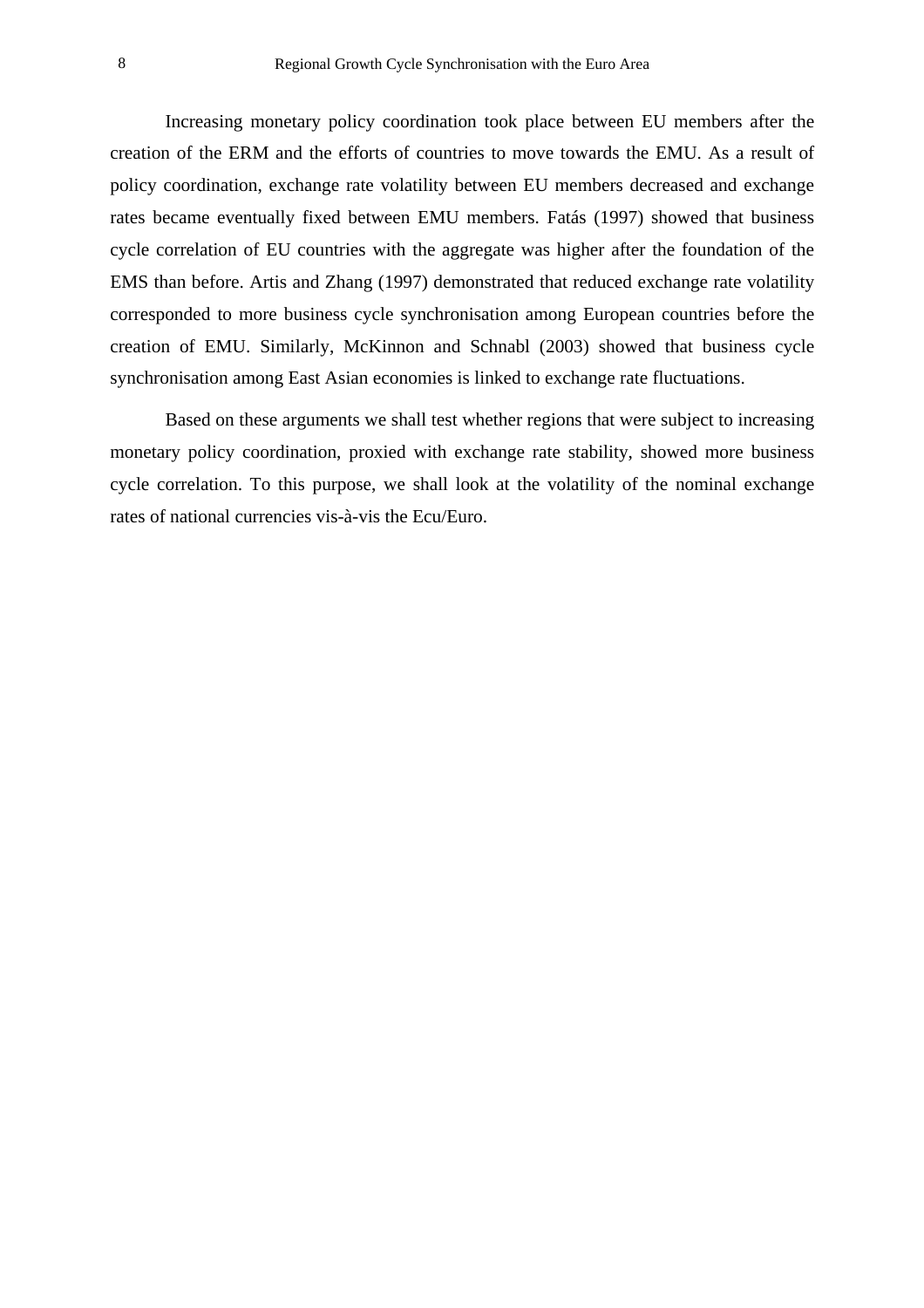## **3. Model Specification and Estimation Issues**

In section 2 we proposed that business cycle correlations in the EU can be explained by trade intensity, specialisation and exchange rate volatility. Most of the existing studies look at the impact of different determinants of business cycle correlation using a single-equation approach. In contrast, we estimate the direct and indirect effects of these determinants using a system of simultaneous structural equations. This approach takes into account both the complex interlinks between business cycle correlations, trade intensity, industry specialisation and exchange rate volatility controlling for both simultaneity and endogeneity. We expect that a region shows a higher growth cycle correlation with the Euro area the more it trades with the Euro zone, the more similar is its industry structure and the less volatile is its exchange rate vis-à-vis the Ecu/Euro.

It is highly likely that the explanatory factors are interrelated with each other. First, neoclassical trade theory suggests that regions specialise when trading. To the extent that trade leads to more specialisation, the positive effect of trade on business cycle correlations should be lower. If trade is largely based on intra-industry trade, the positive effect on business cycle correlation should dominate (Fidrmuc 2004). Second, the previous literature on the endogeneity of OCA criteria tells us that trade will increase when monetary policies get more coordinated (Frankel and Rose 1998; De Grauwe and Mongelli 2005). Third, as suggested by Broda and Romalis (2003), exchange rate volatility between two economies may be related to the extent they trade with each other. Trade acts as an automatic stabilizer to the real exchange rate. Countries, which trade intensively, have similar consumption baskets. A price increase in a particular product will be passed to the trading partners so that the real exchange rate remains steady. We account for these types of endogeneity by estimating a simultaneous equations model. This allows us to model both direct and indirect effects of trade integration, industrial specialisation and exchange rate volatility on region growth cycle correlations.

Most of previous empirical studies have estimated cross-section models of business cycle correlations. In this paper we use a panel data of five year rolling windows over the period 1989-2002 allowing us to control for region-specific time invariant non-observed characteristics. Data and measures are explained in Appendix. We estimate the model for the full sample and two sub-periods corresponding to the pre-EMU (the first five time points with end year 1997) and EMU (the last five time points, end year 2002) periods. We also estimate the model separately for the Euro area and non-Euro area regions.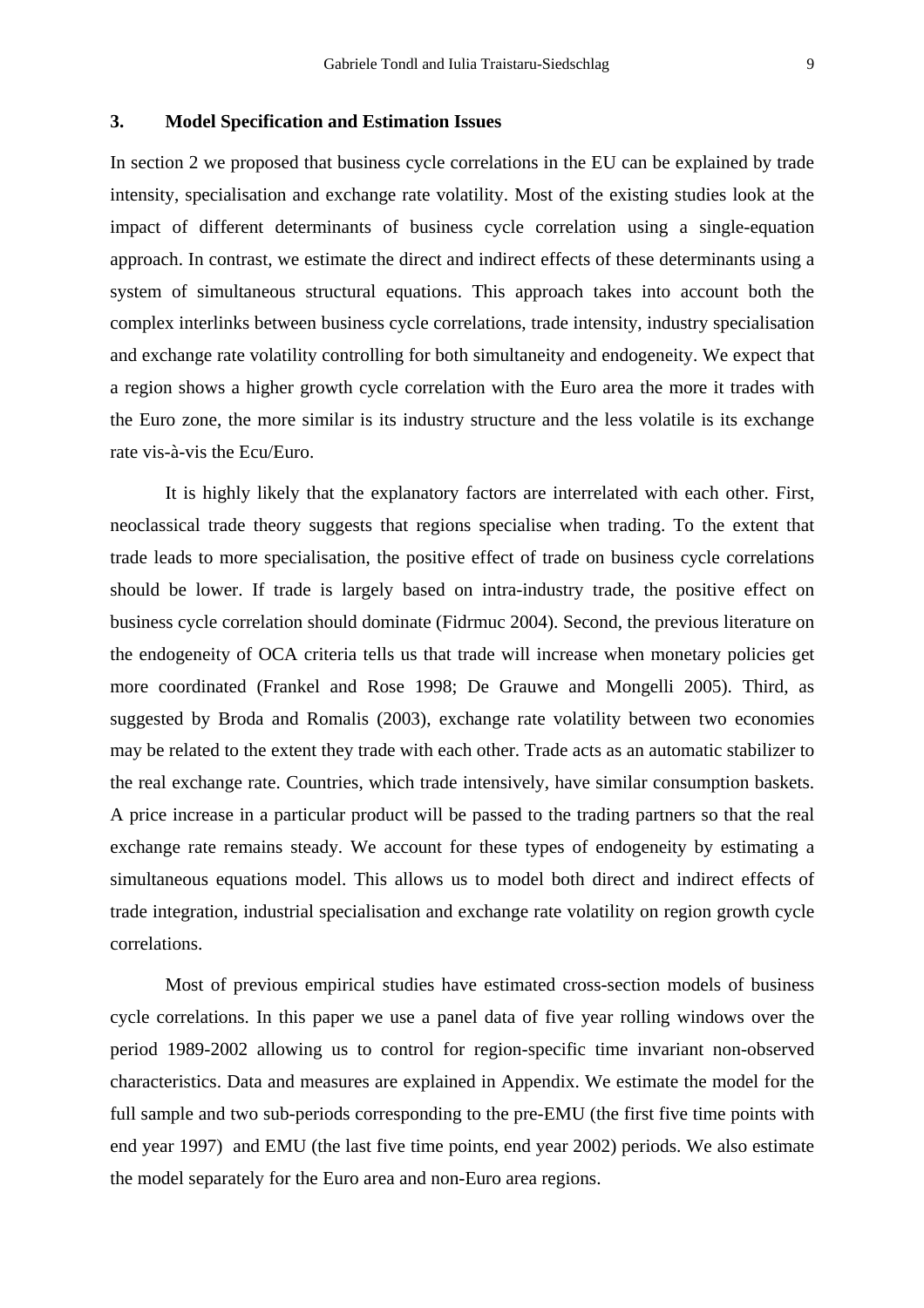Our model specification contains 4 equations (Eq. 1 to 4) to be estimated simultaneously.<sup>1</sup>

$$
CORRY_{it} = \alpha_1 TRADE_{it} + \alpha_2 SPEC_{it} + \alpha_3 EXCH_{it} + \alpha_4 R_i + \varepsilon_{1,it}
$$
 (1)

$$
TRADE_{it} = \beta_1 SPEC_{it} + \beta_2 EXCH_{it} + \beta_3 I_{1,it} + \beta_4 R_i + \varepsilon_{2,it}
$$
\n<sup>(2)</sup>

$$
SPECit = \delta_1 TRADEit + \delta_2 EXCHit + \delta_3 I2,it + \delta_4 R_i + \varepsilon_{3,it}
$$
 (3)

$$
EXCH_{it} = \gamma_1 TRADE_{it} + \gamma_2 SPEC_{it} + \gamma_3 I_{3,it} + \gamma_4 R_i + \varepsilon_{4,it}
$$
(4)

 $I_{1it} \neq I_{2it} \neq I_{3it}$ 

 $\overline{a}$ 

 $i = 1,...208$  is the index of NUTS 2 regions in EU 15,  $t = 1,...10$  is the time index. *CORRY* is the correlation between the region growth rate of real gross value added and the euro area growth rate. *TRADE* is the share of a region´s exports to the Euro area in the region's total gross value added. It measures the degree of economic integration, the importance of transmission of region-specific shocks through trade linkages. *SPEC* is an index of dissimilarity/specialisation of a region´s industrial structure with respect to the Euro area. It measures the importance of industry-specific shocks. *EXCH* is the exchange rate volatility and captures the importance of monetary policy induced shocks. The vector R contains dummy variables for the 208 regions. *CORRY, TRADE, SPEC* and *EXCH* are endogenous variables.  $I_{1,i} \neq I_{2,i} \neq I_{3,i}$  are vectors that contain the exogenous determinants of equations (2), (3) and (4), They need to be different in order to identify the system. Each observation in *t* relates to a five-year rolling window.  $R_i$  is the region-specific fixed effect.

Equations (2), (3) and (4) contain the indirect effects on *CORRY* working via the endogenous variables. For example, *SPEC* has a direct effect on *CORRY* but also an indirect one through its effect on *TRADE*. The indirect effect implies that the total effect of TRADE consists of  $\alpha_1\beta_1 + \alpha_1\beta_2 + \alpha_1\beta_3$ .

Eq. (2) relates trade, specialisation and exchange rate volatility. Neoclassical trade theory suggests that economies producing specialised goods trade with each other. In contrast, the new trade theory suggests that economies with similar industry structures have intensive intra-industry trade. We expect a positive coefficient  $\beta_1$  if higher inter- industry

<span id="page-11-0"></span><sup>1</sup> Imbs (2004) estimates a model of four simultaneous equations to identify the direct and indirect effects of trade intensity, industrial specialisation and financial integration on business cycle correlations using a cross section of 22 OECD countries. In contrast to Imbs, we use a panel data model allowing for time invariant unobserved region fixed effects.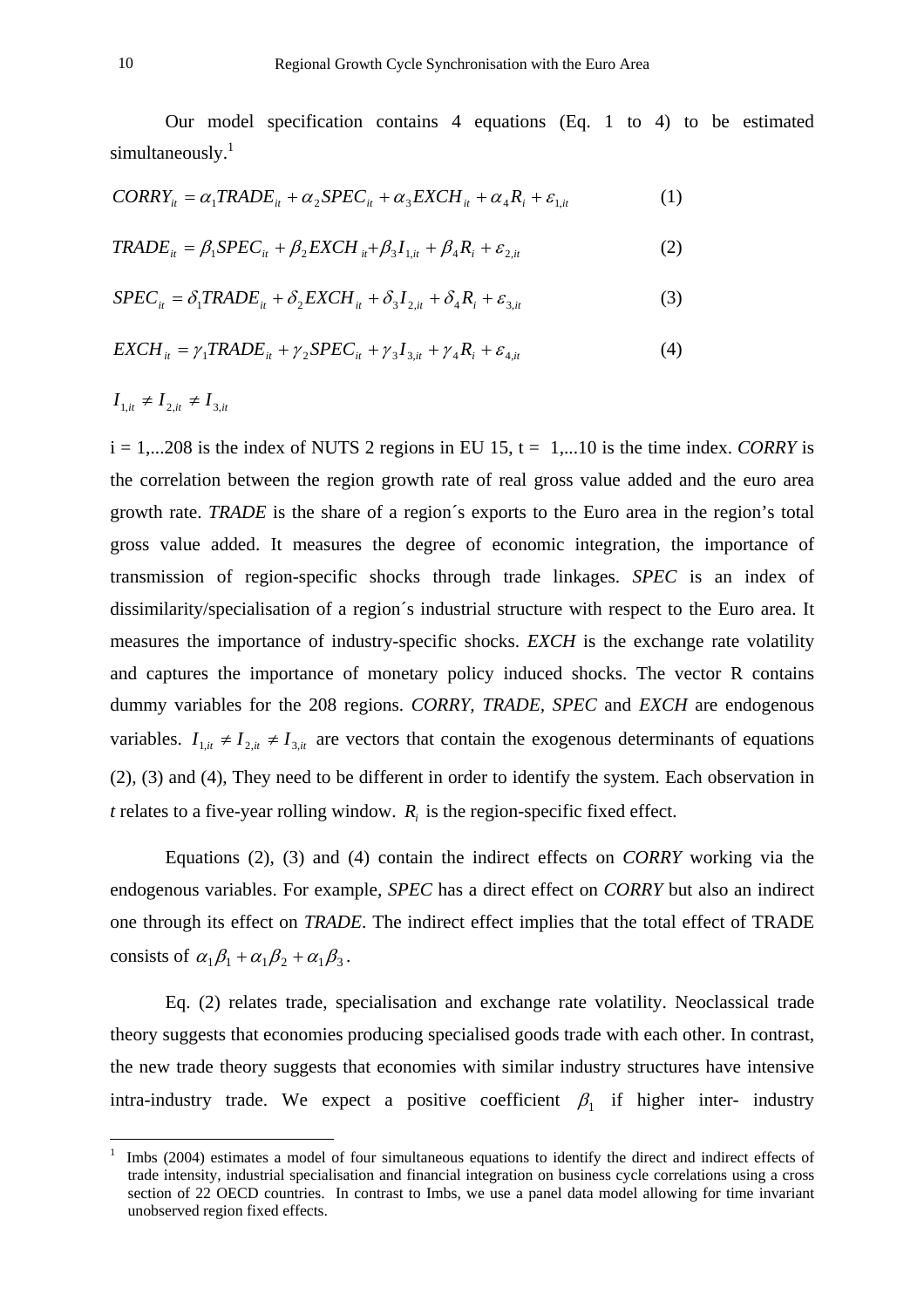specialisation leads to more trade. Exchange rate volatility leads to price changes and increases uncertainty and should therefore reduce trade. Empirically this argument was verified e.g. by Cushman (1983). If this applies in our context the coefficient  $\beta_2$  should have a negative sign.

Finally, trade is determined by an exogenous variable contained in the vector  $I_1$ . We consider the log of the product of the region real gross value added per capita and euro area gross value added per capita (*SUM)*. The choice of this exogenous variable is suggested by the arguments of gravity models, where the income level of two economies is a determinant of their bilateral trade volume. The variable *SUM* is correlated with *TRADE*. We should expect a positive coefficient of *SUM*, indicating that richer countries trade more. Gravity models use another important determinant of bilateral trade, namely the distance between two trading partners. Although we find that a region's trade is highly correlated with its distance to the EU centre, we cannot include this time invariant variable in our panel data model because it is time invariant.

Eq. (3) captures the argument that a region's specialisation evolves as it becomes more open to trade. When moving to more coordinated monetary policy, i.e. when the exchange rate volatility decreases, the ensuing higher trade integration leads to more specialisation. As an exogenous variable we include *GAP*, the log of the ratio between the region gross value added per capita and euro area gross value added per capita. Here we consider the argument of different stages in industrial development when an economy moves upward in its income position. Poorer economies would typically show a dominance of basic industries, whereas high tech products would be central in rich economies. Higher specialisation should therefore be related to an income gap<sup>[2](#page-12-0)</sup>. In addition, we include a region's population size *POP* as exogenous variable, since larger regions are likely to host a full range of industries and thus should be less specialised.

The last equation (4) relates exchange rate volatility to trade and specialisation. The above argument, that increasing trade leads to similar price developments and hence less exchange rate volatility, should apply. Higher specialisation should coincide with differences in price development and thus more exchange rate fluctuations. As an exogenous variable contained in vector I3, we consider the change in a region's interest rate differential with the Euro area. According to the interest parity theorem, a change in the interest parity would result in a variation of the exchange rate.

 $\overline{a}$ 

<span id="page-12-0"></span><sup>&</sup>lt;sup>2</sup> Imbs and Wacziarg (2003) provide empirical evidence supporting this fact.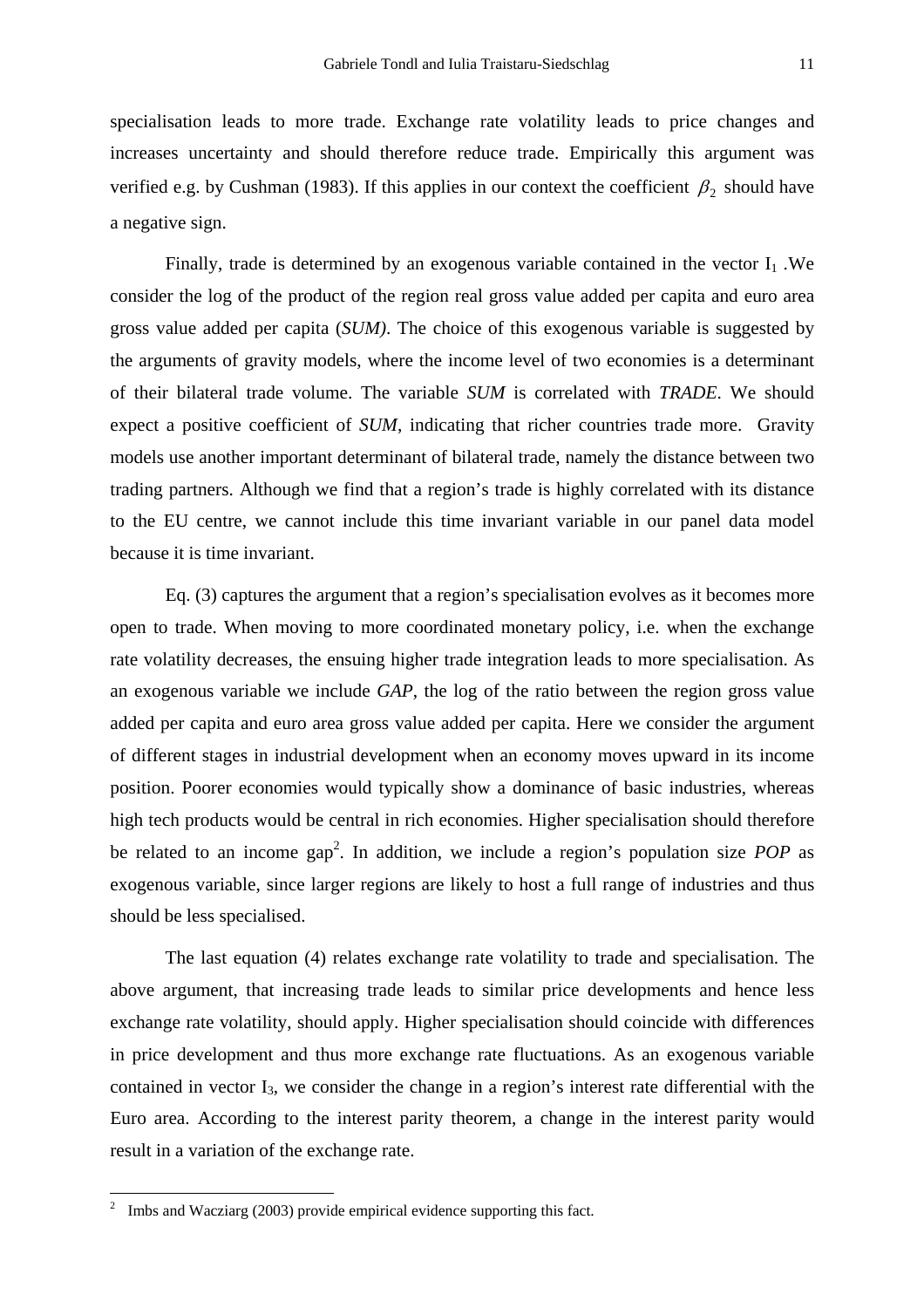### **4. Descriptive Empirics**

Table 1 shows summary statistics of the considered variables. Over the analysed period, region growth cycle correlations with the Euro area were on average 0.40. They were higher over the pre-EMU sub-period of the sample, 0.44, and for the Euro area regions, 0.51. Regions in the Euro area were more specialised than non-Euro area regions. The data also shows that the degree of industrial dissimilarity remained rather stable over the 1990s, increasing only slightly. This development partly confirms the predictions of Krugman (1993) who argued that specialisation grows with increasing integration. Trade integration with the Euro area was higher for the Euro area regions. Exchange rate volatility has decreased and was higher in the non-Euro area regions compared with the Euro-area regions.

Figure 1 shows the average growth cycle correlation of EU regions with the Euro area in different sub sets: in the full sample of regions, in regions in the Euro area, and in regions outside the Euro area. We note that region growth cycle correlations increased in both the Euro area and the rest of EU 15 in the period after the Maastricht Treaty announcement to create a monetary union, although there happened a sharp one-period drop in the mid 1990s. The average correlation for Euro area regions was 0.5, higher than that of regions outside the Euro area (below 0.2). In the latter group the correlation was even negative in the first years of the 1990s and improved only significantly for a short period after the Maastricht Treaty announcement.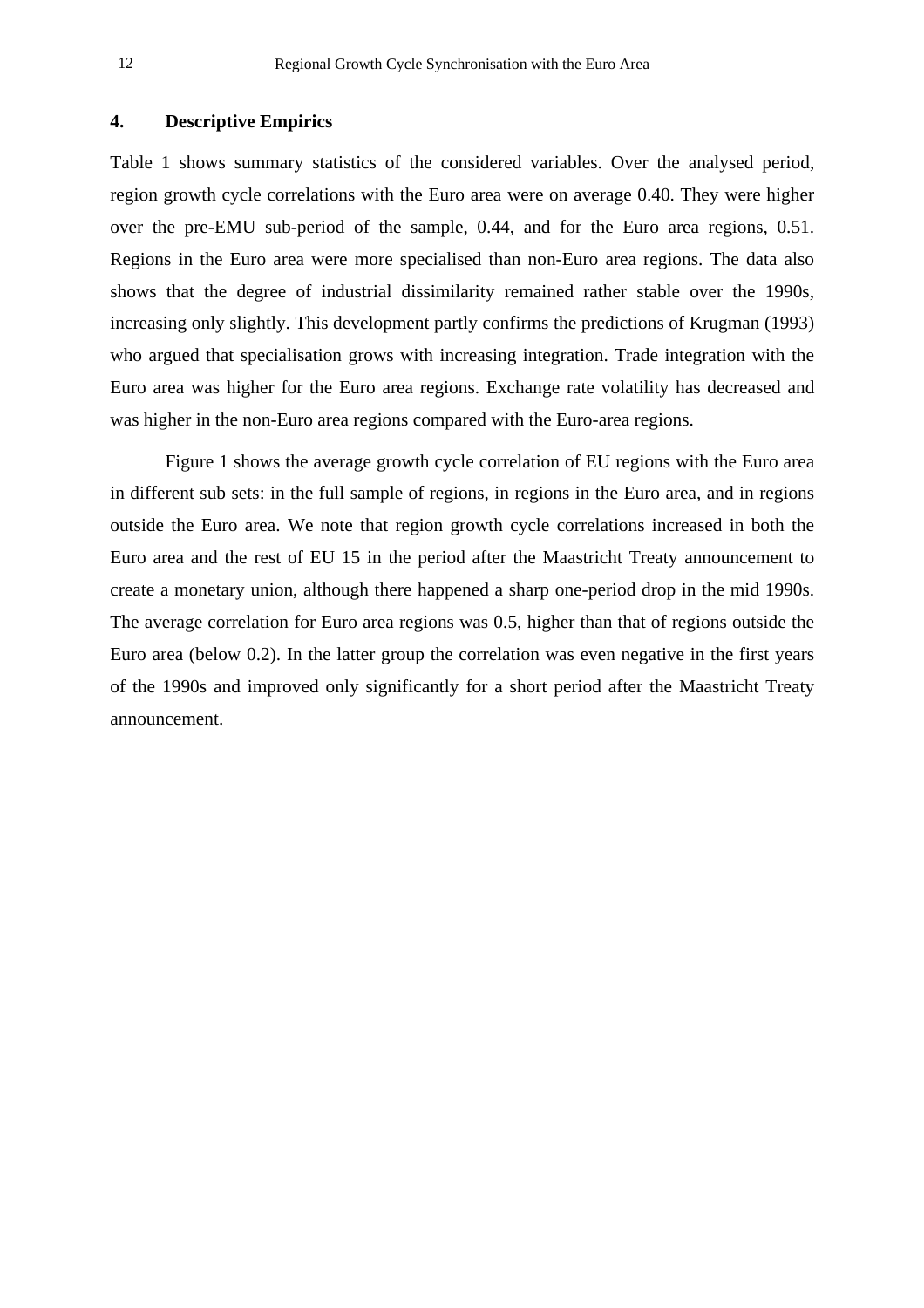## **Table 1: Summary statistics for main variables**

|                                  | Obs  | <b>Mean</b> | Std. Dev. | Min      | <b>Max</b> |
|----------------------------------|------|-------------|-----------|----------|------------|
| Full sample                      | 2080 | 0.400       | 0.484     | $-0.982$ | 0.998      |
| Pre-EMU                          | 1040 | 0.443       | 0.475     | $-0.946$ | 0.997      |
| <b>EMU</b>                       | 1040 | 0.357       | 0.490     | $-0.982$ | 0.998      |
| Euro area                        | 1600 | 0.507       | 0.417     | $-0.982$ | 0.998      |
| Non-euro area                    | 480  | 0.046       | 0.524     | $-0.972$ | 0.996      |
| <b>Industrial specialisation</b> |      |             |           |          |            |
|                                  | Obs  | <b>Mean</b> | Std. Dev. | Min      | <b>Max</b> |
| Full sample                      | 2080 | 0.369       | 0.206     | 0.100    | 1.261      |
| Pre-EMU                          | 1040 | 0.367       | 0.203     | 0.101    | 1.261      |
| <b>EMU</b>                       | 1040 | 0.372       | 0.209     | 0.100    | 1.241      |
| Euro area                        | 1600 | 0.384       | 0.222     | 0.100    | 1.261      |
| Non-euro area                    | 480  | 0.322       | 0.134     | 0.108    | 0.794      |
| Trade                            |      |             |           |          |            |
|                                  | Obs  | <b>Mean</b> | Std. Dev. | Min      | <b>Max</b> |
| Full sample                      | 2080 | 0.152       | 0.106     | 0.011    | 0.859      |
| Pre-EMU                          | 1040 | 0.142       | 0.095     | 0.012    | 0.677      |
| <b>EMU</b>                       | 1040 | 0.163       | 0.116     | 0.011    | 0.859      |
| Euro area                        | 1600 | 0.153       | 0.119     | 0.011    | 0.859      |
| Non-euro area                    | 480  | 0.150       | 0.041     | 0.067    | 0.265      |
| <b>Exchange rate volatility</b>  |      |             |           |          |            |
|                                  | Obs  | <b>Mean</b> | Std. Dev. | Min      | <b>Max</b> |
| Full sample                      | 2080 | 4.528       | 4.014     | 0.186    | 18.591     |
| Pre-EMU                          | 1040 | 5.885       | 4.114     | 0.899    | 18.591     |
| <b>EMU</b>                       | 1040 | 3.171       | 3.409     | 0.186    | 11.831     |
| Euro area                        | 1600 | 3.672       | 3.910     | 0.186    | 18.591     |
| Non-euro area                    | 480  | 7.381       | 2.878     | 0.605    | 12.357     |

## **Growth cycle correlation**

*Source*: Own calculations based on the European Regional Database, Cambridge Econometrics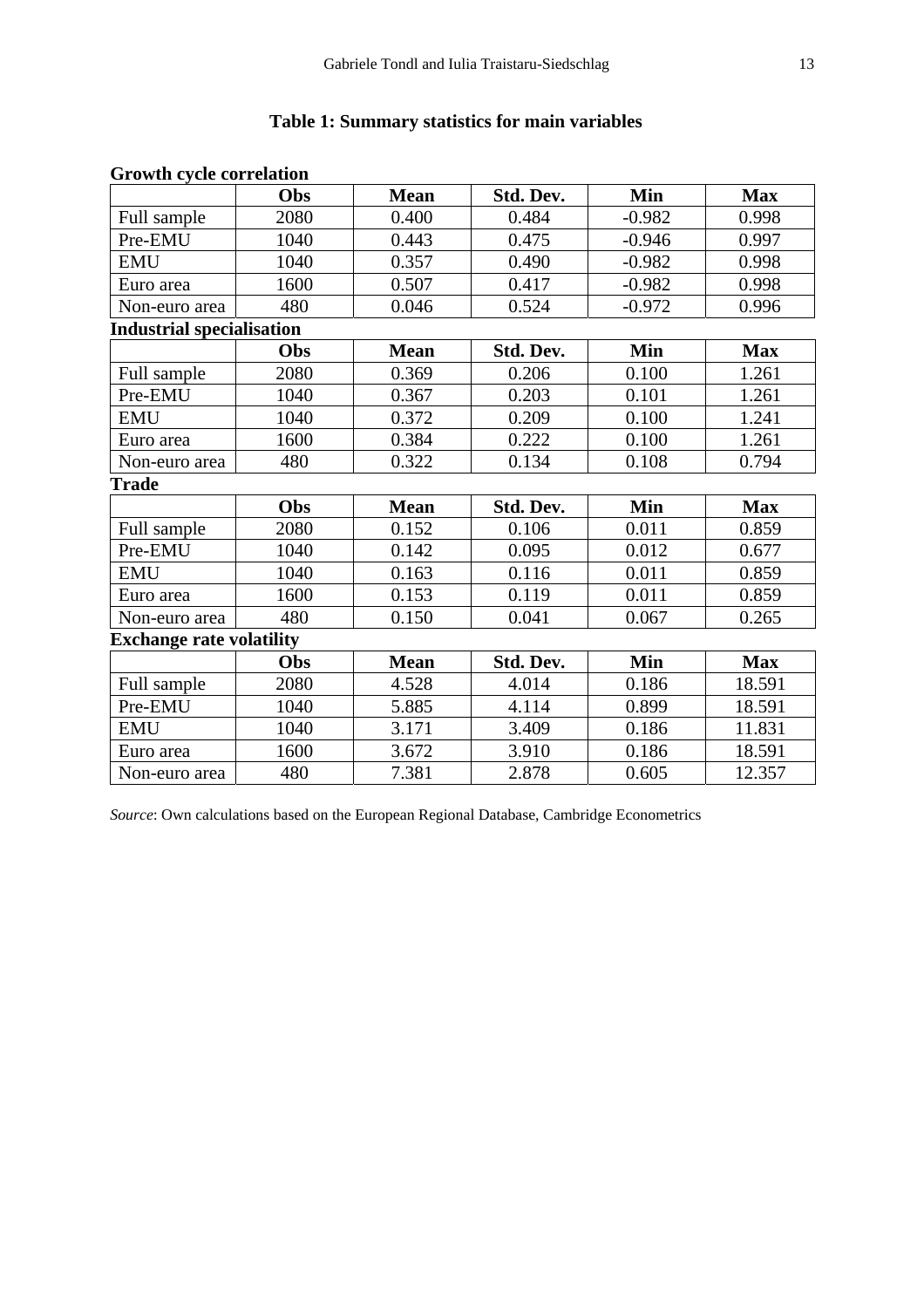

*Source*: Own calculations based on the European Regional Database, Cambridge Econometrics

Figure 2 shows the regional growth cycle correlations with the Euro area at the beginning and the end of the observation period. A major share of EU regions had a positively correlated cycle in the beginning and the end of the period (upper right hand quadrant). Only a few initially highly synchronized regions show lesser or negative correlations in the end of the period (upper and lower right hand quadrant). In contrast, a number of initially negatively correlated regions have reached high correlations (upper left hand quadrant). A small number of regions shows steady negatively related business cycles (lower left hand quadrant).

This summary statistics analysis suggests that the potential costs of monetary union have become smaller for the majority of EU regions, only in the case of 25 regions, growth cycle correlations with the Euro area has become worse.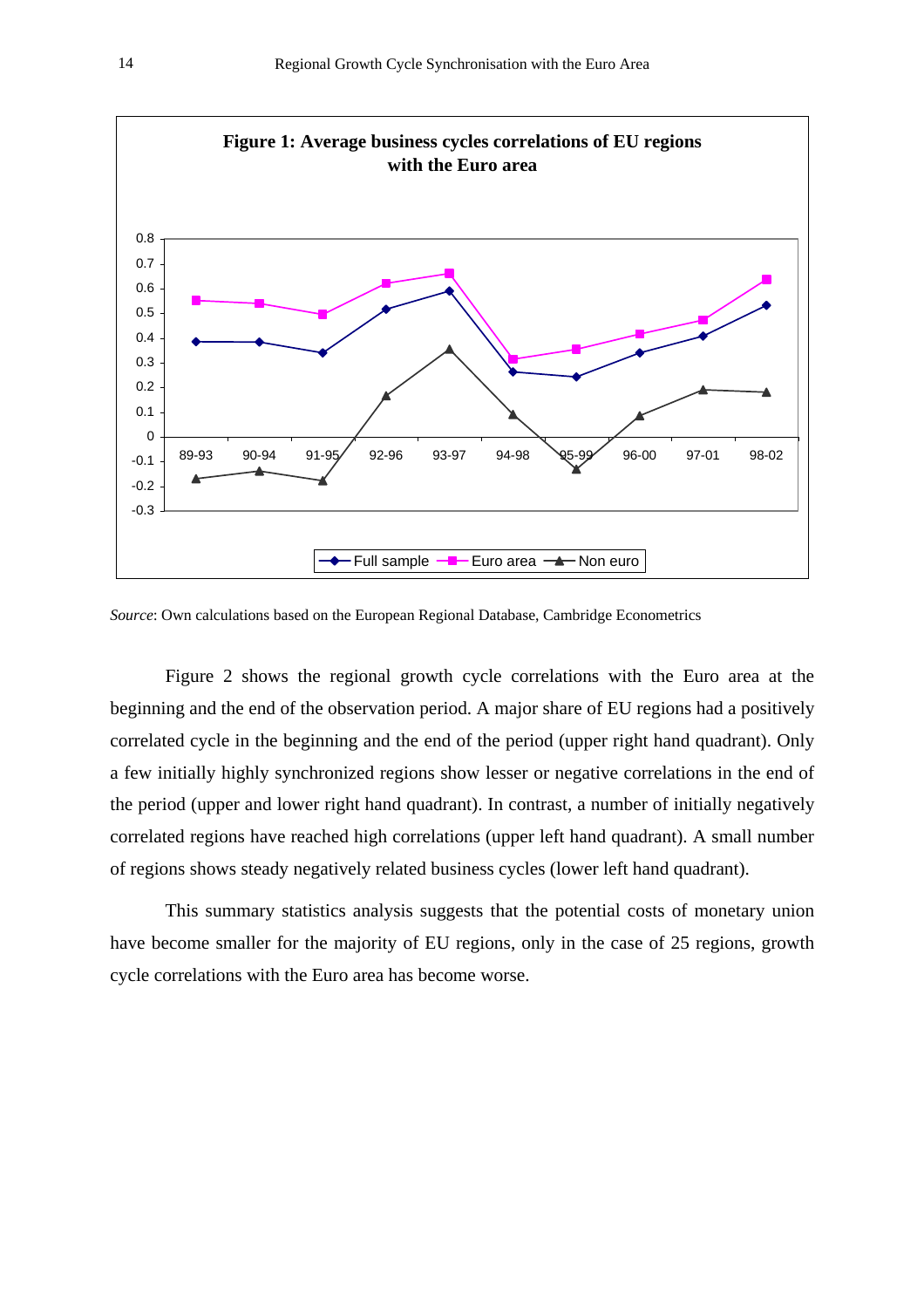

*Source*: Own calculations based on the European Regional Database, Cambridge Econometrics

### **5. Estimation Results**

 $\overline{a}$ 

We first estimated the model for the full sample of regions, distinguishing between the whole period 1989-2002 and two sub-samples corresponding to the pre-EMU and EMU sub-periods<sup>[3](#page-16-0)</sup> (results are shown in Table 2). Then the model was estimated separately for the Euro area regions and the non-Euro area regions (results are shown in Table 3).

The estimates in the primary equation of the simultaneous equations system (Eq. 1) shown in the first column in Table 3 indicate that, *ceteris paribus*, trade integration increases significantly regional growth cycle correlations while industrial specialisation and exchange rate volatility had a negative and significant effect. The growth cycle of European regions with highly specialized industrial structures was less correlated with the Euro area growth cycle. Further, the negative and significant coefficient of the exchange rate volatility suggests that *ceteris paribus*, country – specific exchange rate fluctuations were a source of cyclical divergence. The estimates for the two sub-periods confirm the relationships between regional

<span id="page-16-0"></span><sup>3</sup> The pre-EMU sub-period includes the first 5 time points over 1989-1997 and the EMU sub-period includes the next 5 time points over 1998-2002.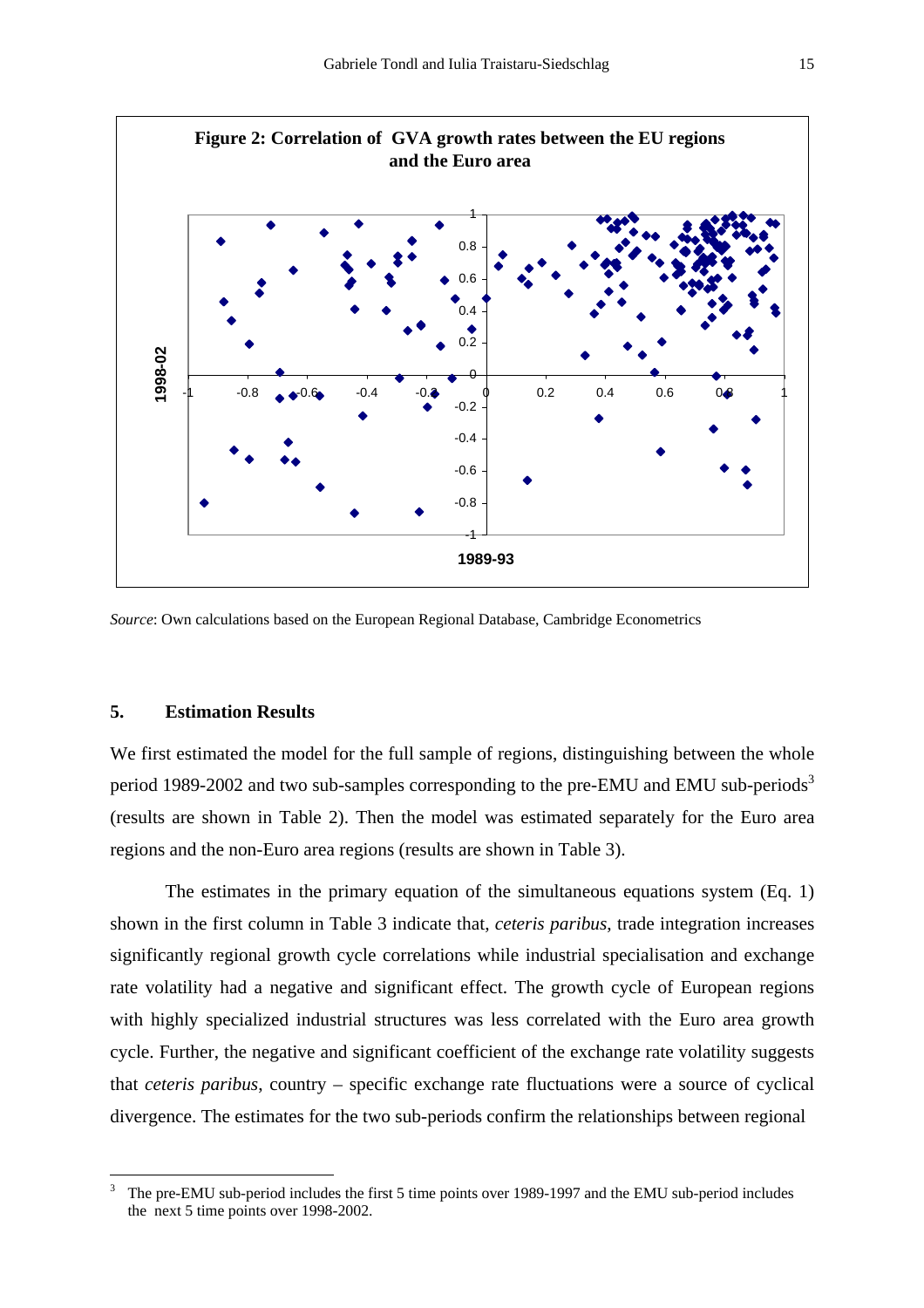|                          | <b>Full period</b><br>1989-2002 | Pre-EMU                | <b>EMU</b>             |  |
|--------------------------|---------------------------------|------------------------|------------------------|--|
| Correlation (CORRY)      |                                 |                        |                        |  |
|                          |                                 |                        |                        |  |
| <b>TRADE</b>             | $0.841***$ (0.086)              | $1.111***(0.139)$      | $0.599***$<br>(0.102)  |  |
| <b>SPEC</b>              | $-0.281***$<br>(0.014)          | $-0.199***$ (0.022)    | $-0.297***$<br>(0.017) |  |
| <b>EXCH</b>              | $-0.049***$<br>(0.009)          | $0.039***$ $(0.015)$   | $-0.148***$<br>(0.012) |  |
|                          |                                 |                        |                        |  |
| ${\bf N}$                | 2080                            | 1040                   | 1040                   |  |
| R <sup>2</sup>           | 0.390                           | 0.419                  | 0.447                  |  |
| Trade (TRADE)            |                                 |                        |                        |  |
|                          |                                 |                        |                        |  |
| <b>SPEC</b>              | $0.044***$<br>(0.005)           | $0.060***$<br>(0.006)  | $0.038***$<br>(0.007)  |  |
| <b>EXCH</b>              | $-0.031***$<br>(0.002)          | (0.004)<br>$-0.049***$ | $-0.024***$<br>(0.003) |  |
| <b>SUM</b>               | $0.012***$<br>(0.000)           | (0.001)<br>$0.015***$  | $0.011***$<br>(0.000)  |  |
|                          |                                 |                        |                        |  |
| $\mathbf N$              | 2080                            | 1040                   | 1040                   |  |
| R <sup>2</sup>           | 0.675                           | 0.702                  | 0.663                  |  |
| Specialisation (SPEC)    |                                 |                        |                        |  |
| <b>TRADE</b>             | $0.977***$<br>(0.083)           | $1.237***$<br>(0.126)  | $0.800***$<br>(0.108)  |  |
| <b>EXCH</b>              | (0.009)<br>$0.063***$           | (0.020)<br>$0.160***$  | $0.038***$<br>(0.012)  |  |
| <b>GAP</b>               | (0.024)<br>$-0.476***$          | (0.036)<br>$-0.354***$ | $-0.521***$<br>(0.034) |  |
| <b>POP</b>               | $-0.197***$<br>(0.003)          | (0.005)<br>$-0.224***$ | $-0.189***$<br>(0.003) |  |
|                          |                                 |                        |                        |  |
| ${\bf N}$                | 2080                            | 1040                   | 1040                   |  |
| R <sup>2</sup>           | 0.890                           | 0.895                  | 0.889                  |  |
| Exchange rate volatility |                                 |                        |                        |  |
| (EXCH)                   |                                 |                        |                        |  |
|                          |                                 |                        |                        |  |
| <b>TRADE</b>             | $-1.896***$<br>(0.131)          | $-0.290$ $(0.227)$     | $-2.340***$<br>(0.183) |  |
| <b>SPEC</b>              | $0.053***$<br>(0.021)           | $-0.061**$ (0.028)     | $0.103***$<br>(0.030)  |  |
| <b>INT</b>               | 1.094***<br>(0.016)             | $0.934***$ $(0.021)$   | $1.115***$<br>(0.026)  |  |
|                          |                                 |                        |                        |  |
| ${\bf N}$                | 2080                            | 1040                   | 1040                   |  |
| R <sup>2</sup>           | 0.763                           | 0.867                  | 0.629                  |  |

## **Table 2: Estimation results for different sub-periods. Three-stage least squares regressions with region fixed effects**

*Note*: Standard errors in parenthesis; \*\*\* significance at the 1 % level, \*\* significance at the 5 % level, \* significance at the 1 % level.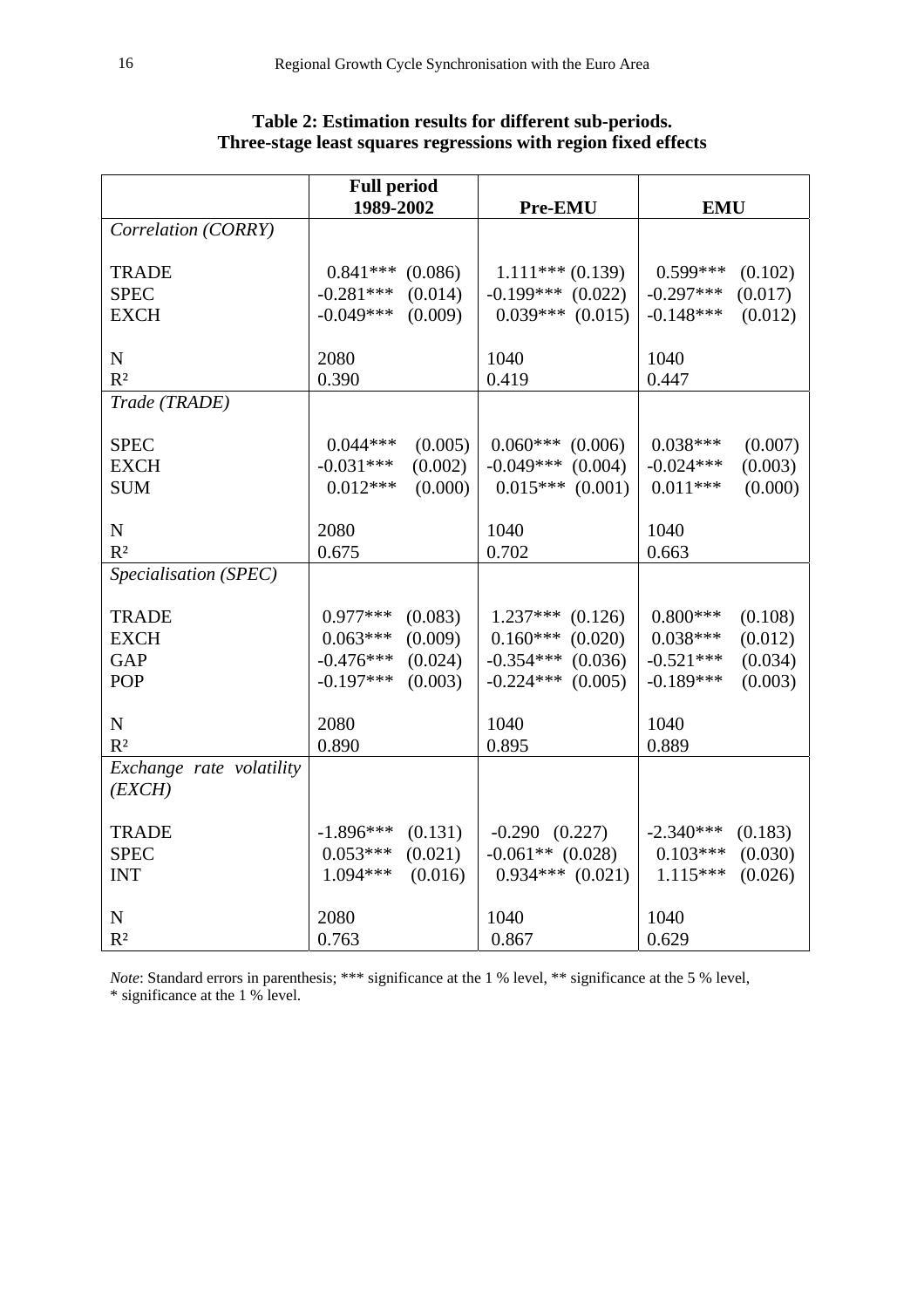correlations, trade integration and industrial specialisation. The positive and significant coefficient for exchange rate volatility in the pre-EMU sub-period indicates that over this period, *ceteris paribus*, country-specific exchange rate fluctuations, as appearing during the ERM crisis, were not harmful for business cycle correlation but acted as shock absorbers and contributed to cyclical synchronisation.

The estimated structural equations for trade, specialisation and exchange rate volatility (Eq. 2-4) reveal additional information about the indirect effects of these business cycle determinants.

Industrial specialisation had a positive and significant impact on trade integration indicating that countries with different industrial structures with respect to the Euro area export more to the Euro area. This suggests that industrial specialisation had an indirect positive effect on business cycle correlation via trade. Exchange rate volatility had a significantly negative effect on trade, which can be explained by price variations and price uncertainty. This indicates that regions which are not following the tight margins of the ERM or which are not members of EMU have lower trade with the EU. Another interesting result is, that richer regions in the EU traded more. Again, these results are stable for the two subperiods.

The equation of specialisation shows again the significant positive relation between trade and specialisation. Higher trade integration results in higher industrial specialisation consistent with the recent trade theories. Further, specialisation is positively related to higher exchange rate volatility. This result indicates that country - specific exchange rate fluctuations had an indirect negative effect on regional cycle correlations with the Euro area via industrial specialisation. The results also indicate that *ceteris paribus* specialisation is negatively related with the income gap. Poor regions with a large negative *GAP* are more specialized. As expected, smaller regions are more specialised. The signs and significance of the coefficients in the specialisation equation are the same in the two sub periods.

In the exchange rate volatility equation, higher trade integration is related to lower exchange rate volatility in line with the results obtained in the trade equation, indicating that country-specific exchange rate fluctuations had an indirect negative effect on regional cycle correlations with the Euro by reducing trade. Regional industrial specialisation was positively related to country-specific exchange rate fluctuations except in the pre-EMU sub-period suggesting that regional specialisation had an indirect negative effect on regional cycle correlations. Furthermore, changes in the interest rate differential are positively related with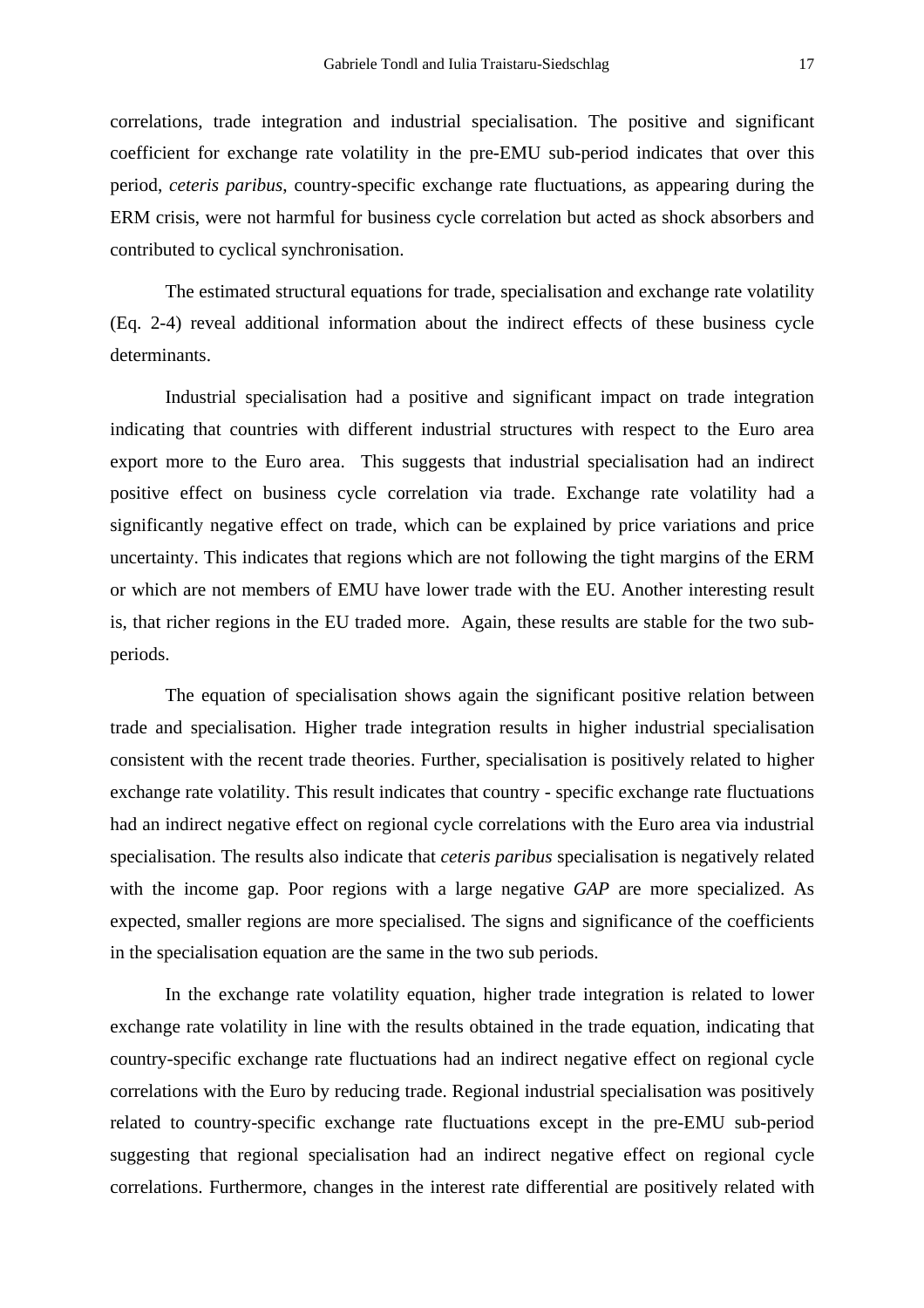exchange rate volatility. Regions, which experienced large interest rate changes, also faced higher exchange rate fluctuations.

In the next step, we estimated the model for different groups of EU regions, namely for regions in the Euro area and for those not participating in the EMU (the results are shown in Table 3).

The results for the group of *Euro area regions* are fairly similar to the results for the full sample. For equations  $(2) - (4)$  the significant coefficients are of the same sign and almost of the same size. However, in the principal equation, the sign of the exchange rate volatility coefficient is positive and significant. These results suggest that the common monetary policy (and less exchange rate volatility) did not respond to region-specific shocks which were important. Once again, trade was the principal source for increasing growth cycle correlation in the Euro area. The coefficient for *SPEC* is negative and statistically significant. This result indicates that a region in the Euro area that is highly specialized would show a smaller business cycle correlation with the Euro area. To respond to region-specific shocks, policy makers should focus on market-based adjustment mechanisms including wage and price flexibility and risk sharing through financial integration and fiscal transfers.

Our hypotheses can not be confirmed for the group of regions not participating in the Third Stage of the EMU (regions from Denmark, Sweden and United Kingdom). In the principal equation, no coefficient is significant. This means that trade integration, industrial specialisation and exchange rate volatility are not significant determinants of regional growth correlations with the Euro area, shown also by the very low value of the  $\mathbb{R}^2$ .

The estimates of the trade equation reveal interesting relationships. In contrast to the results for the full sample and the Euro area regions, in the case of non-Euro area, regions industrial specialisation is significantly (at the 10% level) negatively related with trade integration with the Euro area. This result indicates that regions with industrial structures similar to the Euro area trade more. The positive coefficient of *SUM* shows that the higher the regional income the higher the trade with the Euro area. Hence, intra-industry trade of rich regions with the EU seems to be pronounced. Furthermore, since the estimates indicate that country-specific exchange rate fluctuations are positively related with trade with the Euro area, exchange rate fluctuations do not seem to play a role for that type of trade.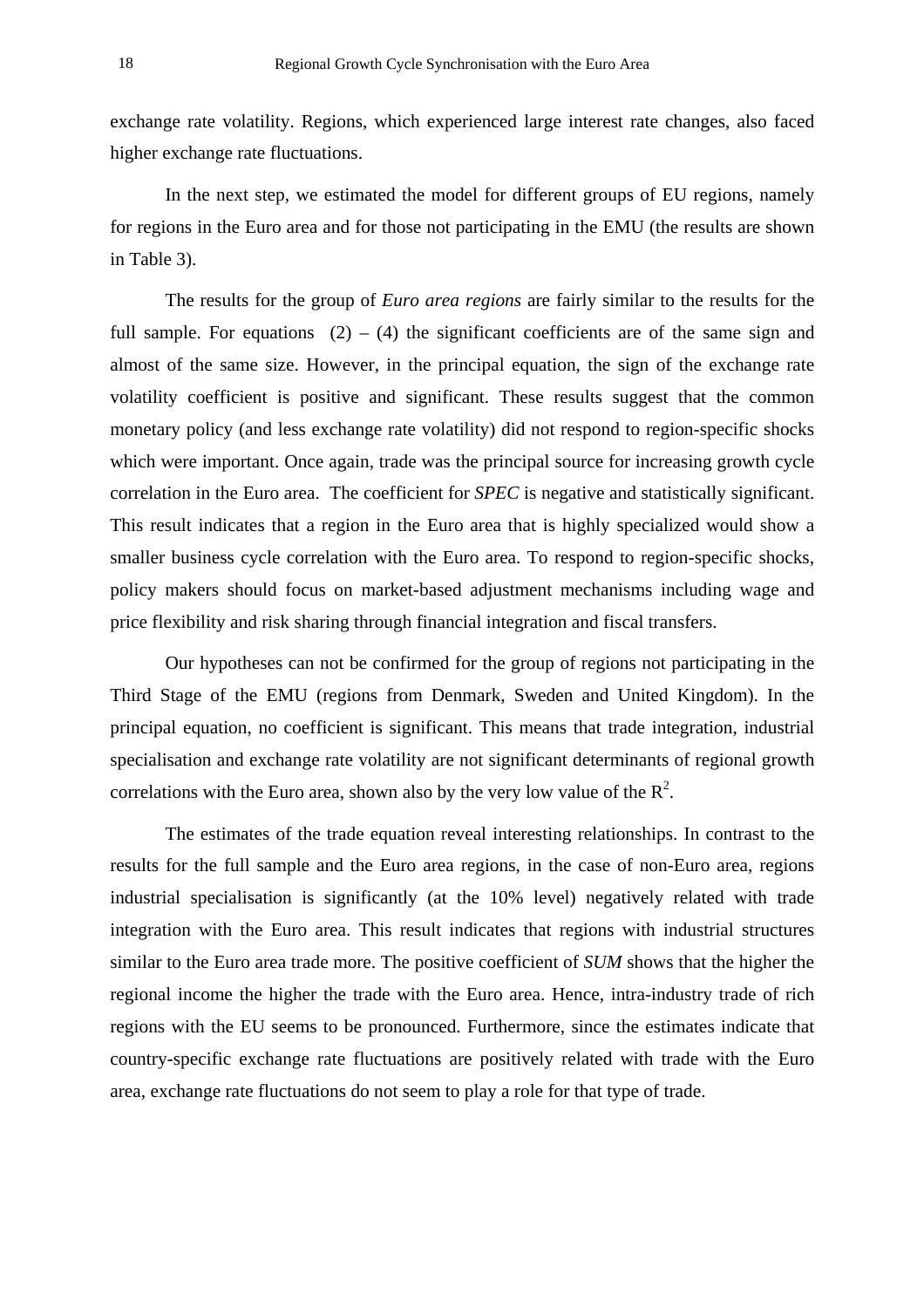|                          | <b>Full sample</b>     |         | Euro area              |         | <b>Non-Euro</b> area  |         |
|--------------------------|------------------------|---------|------------------------|---------|-----------------------|---------|
|                          | 208 regions<br>(EU 15) |         | 160 regions<br>(EU 15) |         | 48 regions<br>(EU 15) |         |
| Correlation (CORRY)      |                        |         |                        |         |                       |         |
|                          |                        |         |                        |         |                       |         |
| <b>TRADE</b>             | $0.841***$             | (0.086) | $0.773***$             | (0.077) | 0.192                 | (0.503) |
| <b>SPEC</b>              | $-0.281***$            | (0.014) | $-0.307***$            | (0.013) | 0.030                 | (0.055) |
| <b>EXCH</b>              | $-0.049***$            | (0.009) | $0.068***$             | (0.009) | 0.028                 | (0.039) |
|                          |                        |         |                        |         |                       |         |
| ${\bf N}$                | 2080                   |         | 1600                   |         | 480                   |         |
| R <sup>2</sup>           | 0.390                  |         | 0.576                  |         | 0.004                 |         |
| Trade (TRADE)            |                        |         |                        |         |                       |         |
| <b>SPEC</b>              | $0.044***$             | (0.005) | $0.059***$             | (0.006) | $-0.009*$             | (0.005) |
| <b>EXCH</b>              | $-0.031***$            | (0.002) | $-0.042***$            | (0.003) | $0.013***$            | (0.004) |
| <b>SUM</b>               | $0.012***$             | (0.000) | $0.013***$             | (0.000) | $0.006***$            | (0.000) |
|                          |                        |         |                        |         |                       |         |
| ${\bf N}$                | 2080                   |         | 1600                   |         | 480                   |         |
| R <sup>2</sup>           | 0.675                  |         | 0.629                  |         | 0.929                 |         |
| Specialisation (SPEC)    |                        |         |                        |         |                       |         |
|                          |                        |         |                        |         |                       |         |
| <b>TRADE</b>             | $0.977***$             | (0.083) | $1.096***$             | (0.083) | 0.218                 | (0.390) |
| <b>EXCH</b>              | $0.063***$             | (0.009) | $0.101***$             | (0.010) | $0.181***$            | (0.035) |
| <b>GAP</b>               | $-0.476***$            | (0.024) | $-0.551***$            | (0.025) | $0.222***$            | (0.061) |
| POP                      | $-0.197***$            | (0.003) | $-0.198***$            | (0.002) | $-0.216***$           | (0.012) |
| N                        | 2080                   |         | 1600                   |         | 480                   |         |
| R <sup>2</sup>           | 0.890                  |         | 0.892                  |         | 0.949                 |         |
| Exchange rate volatility |                        |         |                        |         |                       |         |
| (EXCH)                   |                        |         |                        |         |                       |         |
|                          |                        |         |                        |         |                       |         |
| <b>TRADE</b>             | $-1.896***$            | (0.131) | $-1.808***$            | (0.137) | 2.045***              | (0.429) |
| <b>SPEC</b>              | $0.053***$             | (0.021) | $0.086***$             | (0.023) | 0.028                 | (0.046) |
| <b>INT</b>               | $1.094***$             | (0.016) | 0.999***               | (0.018) | $0.959***$            | (0.040) |
|                          |                        |         |                        |         |                       |         |
| ${\bf N}$                | 2080                   |         | 1600                   |         | 480                   |         |
| $\mathbb{R}^2$           | 0.763                  |         | 0.683                  |         | 0.949                 |         |

## **Table 3: Estimation results for different samples. Three-stage least squares regressions with region fixed effects**

*Note*: Standard errors in parenthesis; \*\*\* significance at the 1 % level, \*\* significance at the 5 % level, \* significance at the 1 % level.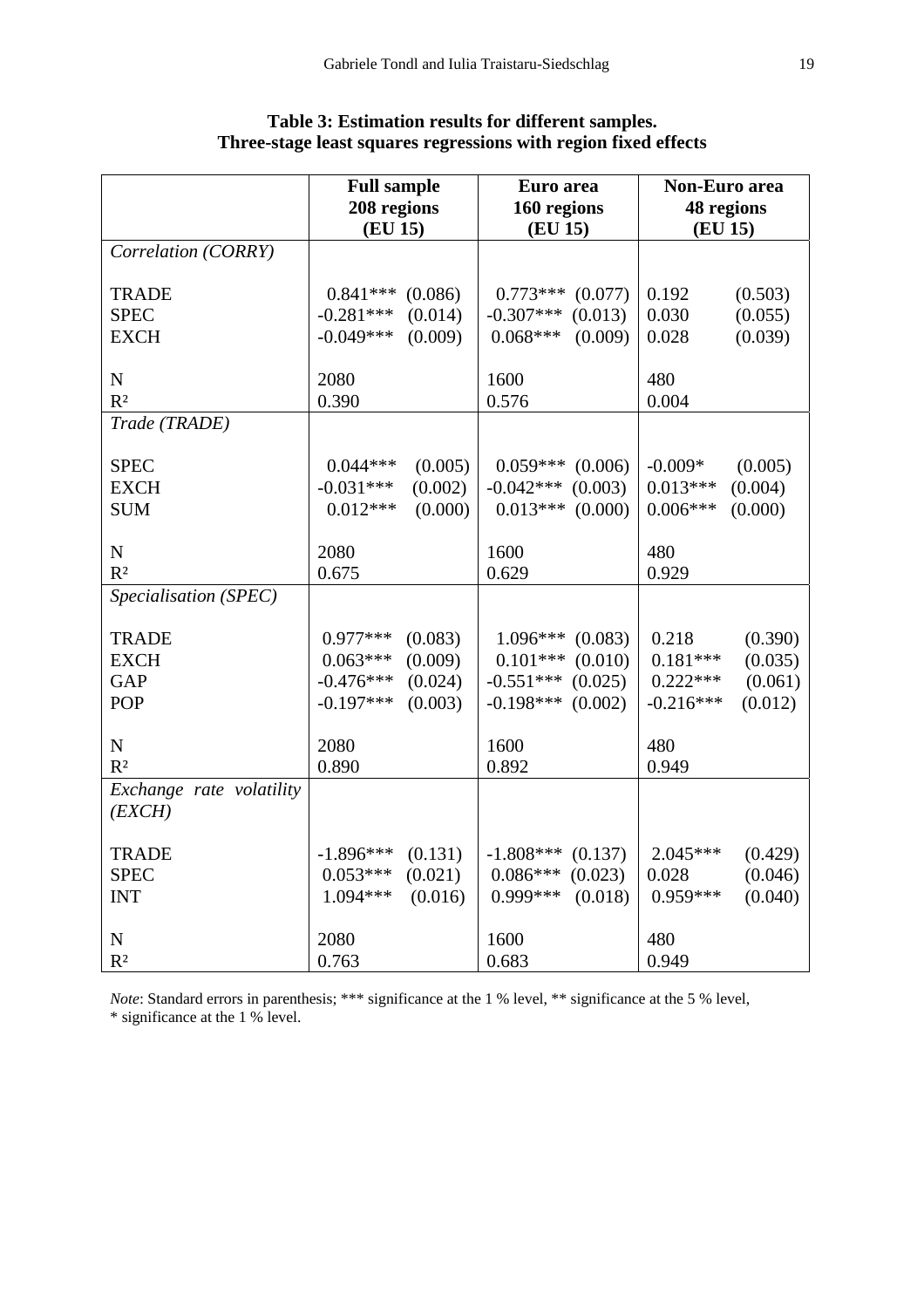In the specialisation equation, the exchange rate volatility and the income differential with the euro area are positively correlated with industrial specialisation. The positive relation between the income gap and specialisation stands in contrast to the result for the Euro area and suggest that in the non-Euro area specialisation does not increase when the income gap is largely negative. On the contrary, specialisation increases in rich regions. Further, the smaller the region size, the more specialised the non-euro area regions were.

The exchange rate volatility equation shows that trade is positively and significantly related with the exchange rate volatility, a result, which mirrors the relation found in equation (2). In line with the previous results, the change in interest rate differentials is positively and significantly associated with the exchange rate volatility.

Figure 3 and Table 4 summarize the key results of our analysis. Figure 3 shows the main relationships, which we found in our estimation for the full sample. Table 4 shows the implied elasticities from our estimation in the full sample.

The calculated elasticities indicate that trade is the most important factor that drives region growth cycle correlation with the Euro area. If the trade share increases by 10 percentage points, the correlation of growth will increase by 0.08. A quarter of the positive trade effect is directly counteracted by the negative effect of specialisation.

From equations (2), we see that, when the specialisation of a region is 10 % higher, its trade share increases by 0.4 percentage points. Regions with higher exchange rate volatility trade less. If volatility is 10 % higher then trade decreases by 0.3 percentage points.

The elasticities from equation (3) indicate that a 10 % increase in the trade ratio manifests in an upward move of the specialisation index by 0.19, mirroring the results in equation (2). Trade is the most important factor behind specialisation. Further, the elasticities show that poorer and smaller regions are more specialised. However, the impact is subordinate related to the trade effect on specialisation.

The elasticities from equation (4) indicate that intensive trade is likely to reduce exchange rate volatility to a major extent. The second most important determinant of exchange rate volatility is changes in the interest rate differential. A reduction in the interest rate differential reduced exchange rate fluctuations in the EU at the same magnitude.

In summary, trade was the key factor for the synchronisation of regional growth cycles with the Euro area. Trade and specialisation evolved at the same time. Increasing trade fostered specialisation which, in turn, lead to more trade. If European regions trade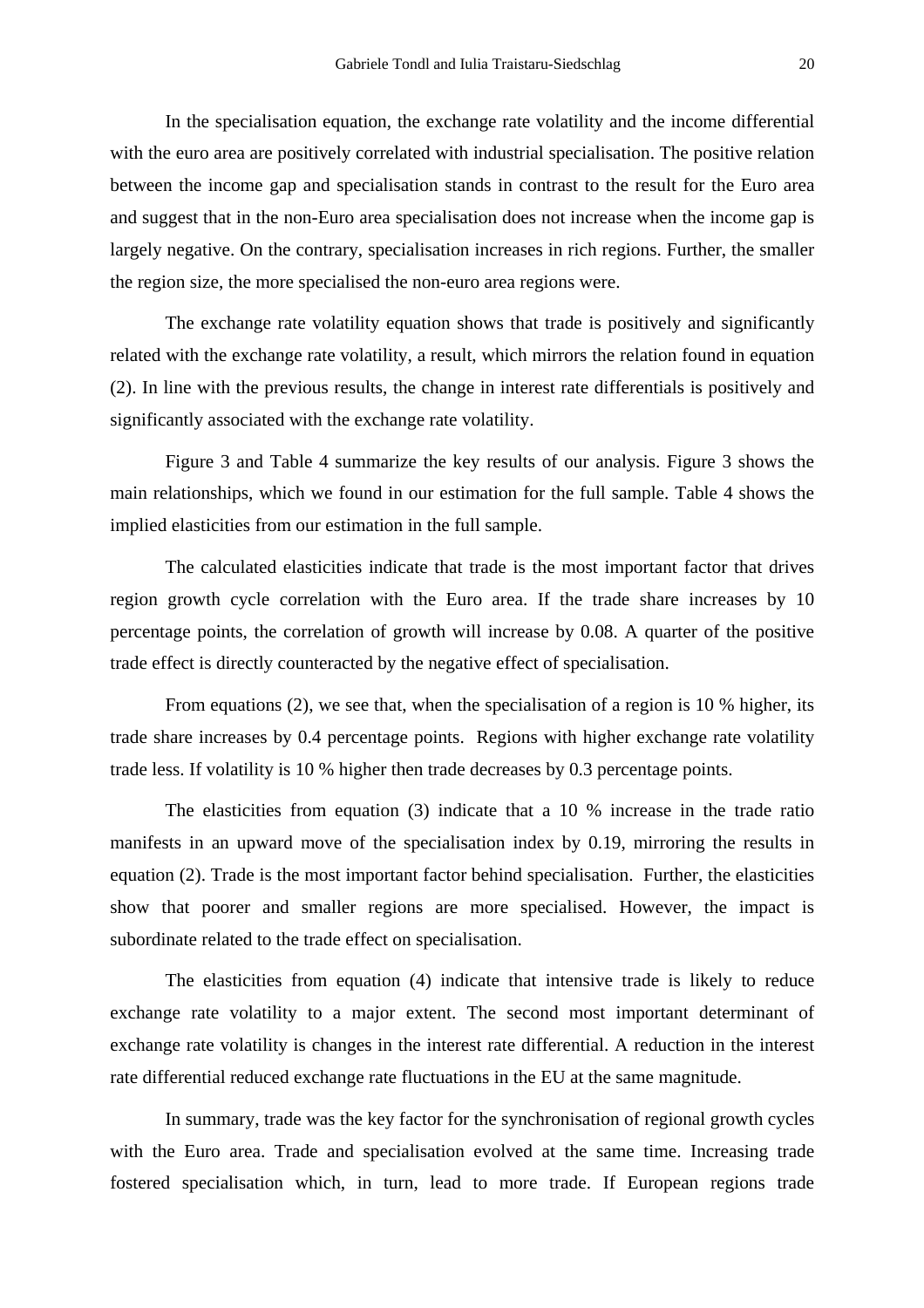intensively, the negative impact of specialisation on growth cycle correlation is balanced by the transmission of shocks via trade.

| <b>Estimation results: implied elasticities</b> | (full sample)                          |  |  |  |
|-------------------------------------------------|----------------------------------------|--|--|--|
| elasticities growth cycle correlation           |                                        |  |  |  |
|                                                 | change growth correlation coefficient  |  |  |  |
| trade to GVA share: $+10\%$                     | $+0.084$                               |  |  |  |
| specialisation: $+10\%$ (= index $+0.2$ )       | $-0.028$                               |  |  |  |
| exchange rate volatility: $+10\%$               | $-0.005$                               |  |  |  |
| elasticities trade share (trade in % GVA)       |                                        |  |  |  |
|                                                 | change trade in % GVA                  |  |  |  |
| specialisation: $+10\%$ (= index $+0.2$ )       | $+0.44$ % points                       |  |  |  |
| exchange rate volatility: $+10\%$               | $-0.31$ % points                       |  |  |  |
| elasticities specialisation                     |                                        |  |  |  |
|                                                 | change in specialisation (absolute)    |  |  |  |
| trade to GVA share: $+10\%$                     | $+0.195$                               |  |  |  |
| exchange rate volatility: $+10\%$               | $+0.013$                               |  |  |  |
| income GAP larger by 10% points                 | $+0.095$                               |  |  |  |
| population: $+10%$                              | $-0.039$                               |  |  |  |
| elasticities exchange rate volatility           |                                        |  |  |  |
|                                                 | change st.d. exchange rate in % points |  |  |  |
| trade to GVA share: $+10\%$                     | $-18.96$                               |  |  |  |
| specialisation: $+10\%$ (= index $+0.2$ )       | $+0.53$                                |  |  |  |
| interest rate differential: $+10\%$ points      | $+10.94$                               |  |  |  |

**Table 4: Estimation results – Marginal effects**

To the extent that monetary policy coordination in the EU increased trade it had a positive effect on business cycle correlations. Income differences coincided with more specialisation and fostered growth cycle divergence. Rich regions traded more intensively with the Euro area and consequently showed more correlated growth cycles. Higher trade can not only directly contribute to business cycle correlation, but also indirectly via its positive effect to lower exchange rate fluctuations.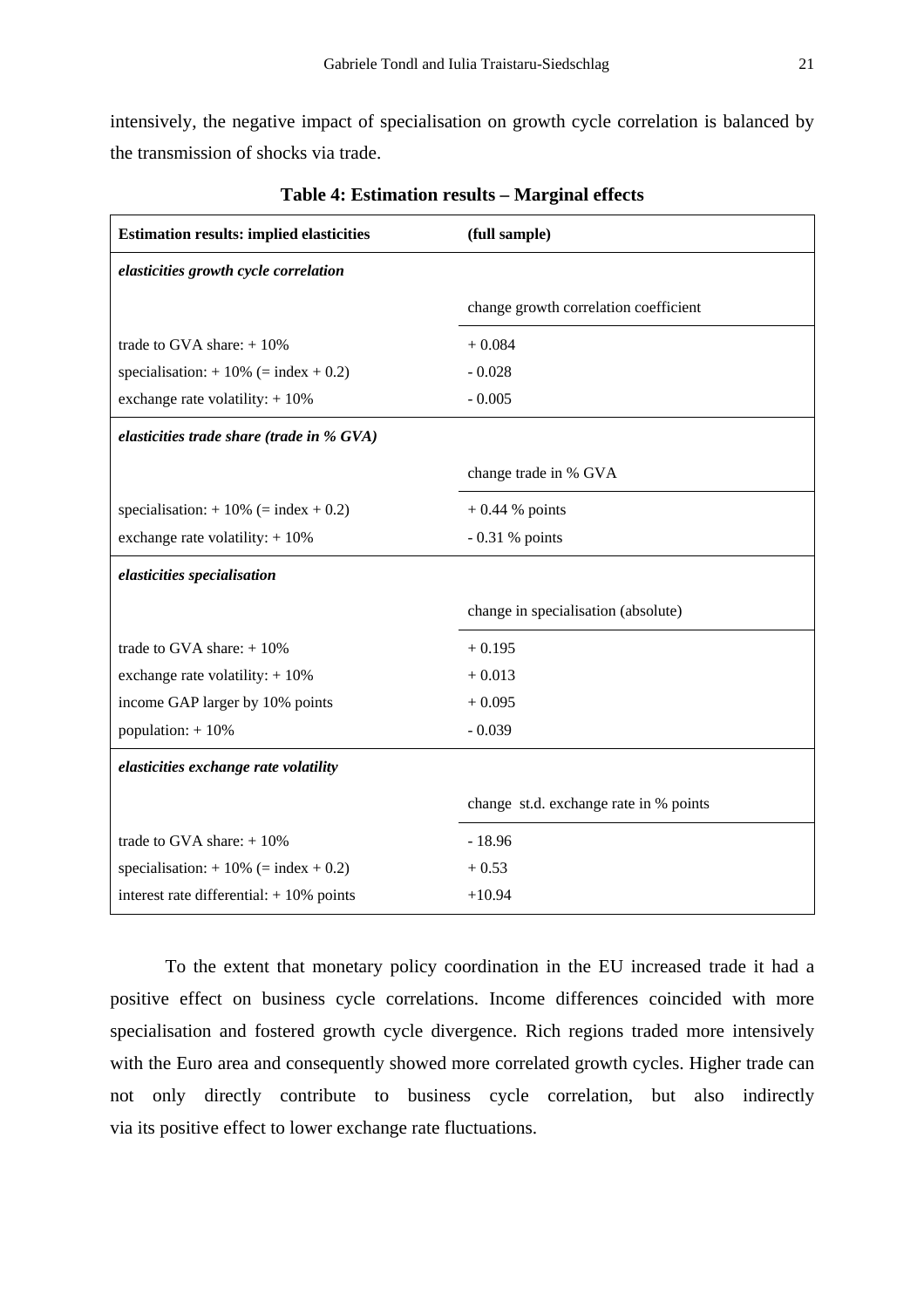### **6. Conclusions**

In this paper we investigated the patterns and determinants of the growth cycle correlations between EU regions and the Euro area. Using a panel data over the period 1989-2002 we estimated a system of four simultaneous equations and analysed the role of trade integration, industrial specialisation and exchange rate volatility in explaining the regional business cycle correlations with the Euro area.

Over the analysed period, region growth cycle correlations with the Euro area were on average 0.40. They were higher over the pre-EMU sub-period of the sample, 0.44, and for the Euro area regions, 0.51. Industrial specialisation, - relative to the Euro area average -, has become more pronounced in the Euro area than in the rest of the EU. Euro area regions achieved a higher trade integration than other regions. Exchange rate volatility has generally decreased in the EU, but was higher in the non-euro area regions compared with the Euro-area regions.

The main results of our econometric analysis of growth cycle correlations between EU regions and the Euro area are as follows (see Figure 3).

Deeper trade integration with the Euro area had a strong direct positive effect on the synchronisation of regional growth cycles with the Euro area. Industrial specialisation and exchange rate volatility were sources of cyclical divergence. Industrial specialisation had however an indirect positive effect on growth cycles synchronisation via its positive effect on trade integration, while exchange rate volatility had an indirect additional negative effect on growth cycle correlations by reducing trade. Industrial specialisation had an indirect negative effect on growth cycle correlations by increasing the exchange rate volatility. The direct impact of trade integration on growth cycle correlations was stronger in the first sub-period, 1989-1997, while in the EMU period the negative direct effects of industrial specialisation and exchange rate volatility were stronger than in the first sub-period. A distinct result is the positive and significant relationship between exchange rate volatility and growth cycle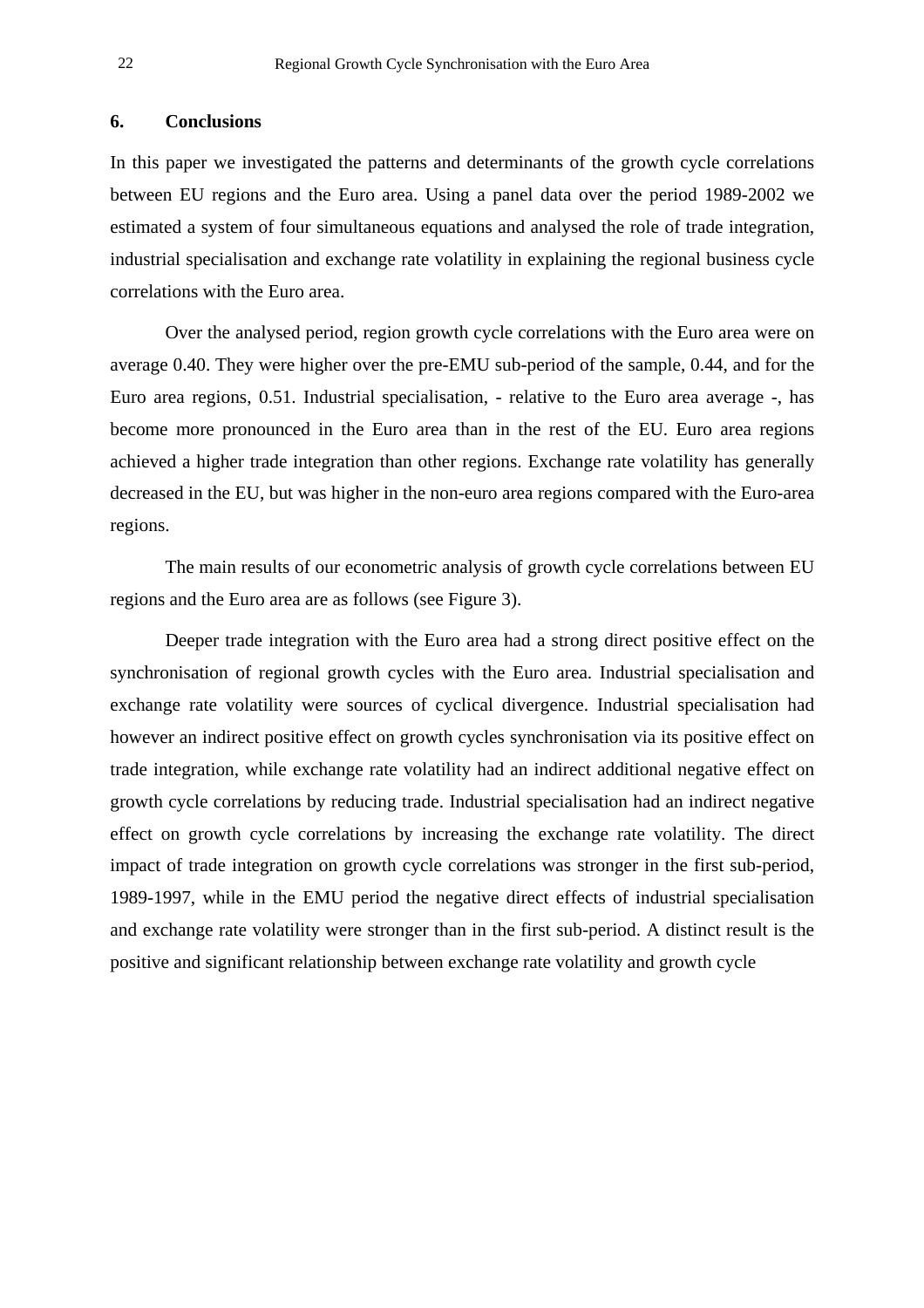





correlations in the pre-EMU period, suggesting that over this period, country-specific exchange rate fluctuations acted as shock absorbers.

The close monetary policy co-ordination in the ERM and common monetary policy after the adoption of the euro justify the analysis of the growth cycle correlations with the Euro area separately for the Euro area and the rest of the regions. In the case of the Euro area regions the only distinct result in comparison with the analysis for the full sample is the direct positive and significant effect of exchange rate volatility on growth cycle correlations. To the extent that region-specific shocks were more important than monetary policy shocks this finding suggests that the common monetary policy contributed to region growth cycle divergence.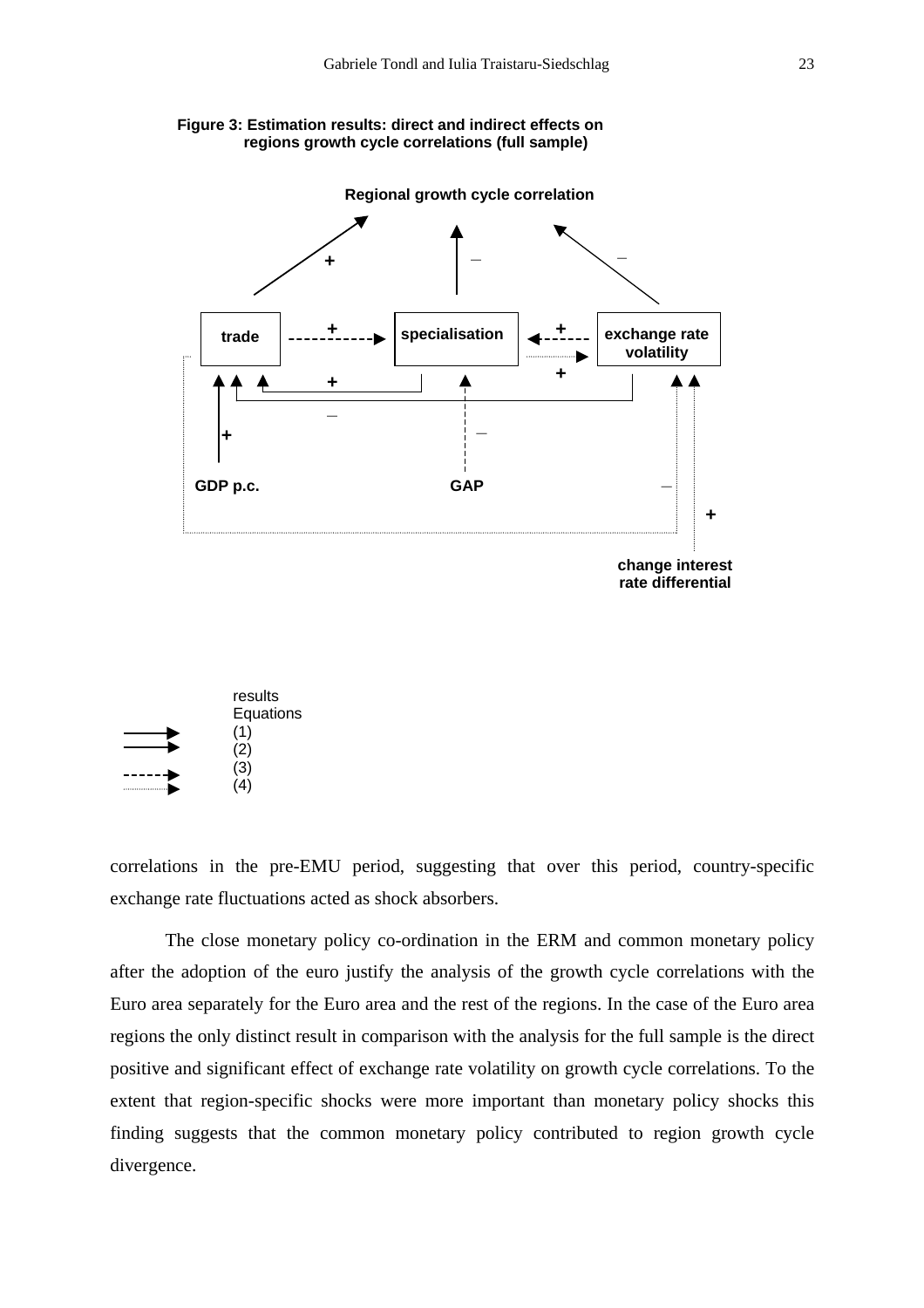The pattern of growth cycle correlations for the non-Euro area regions is distinct. Neither trade integration nor industrial specialisation nor exchange rate volatility appeared to have direct significant effects on the growth cycle correlations. Rich regions in the non-Euro area maintain intensive intra-industry trade relations with the Euro area, which is not hindered by exchange rate fluctuations.

Our results suggest a number of relevant policy implications for the EMU and EMU enlargement. First and foremost, promoting trade integration with the Euro area is likely to foster regional growth cycle convergence and thus to lower the probability of regions' exposure to asymmetric shocks. Real income convergence with the Euro area average is expected to increase trade integration and at the same time affect the pattern of industrial specialisation towards more similarity, which in turn will increase region growth cycle convergence with the Euro area. Furthermore, in addition to reducing exposure to asymmetric shocks, policy makers should focus on increasing labour and product market flexibility as adjustment mechanisms and financial integration as risk-sharing mechanism to insure against asymmetric shocks.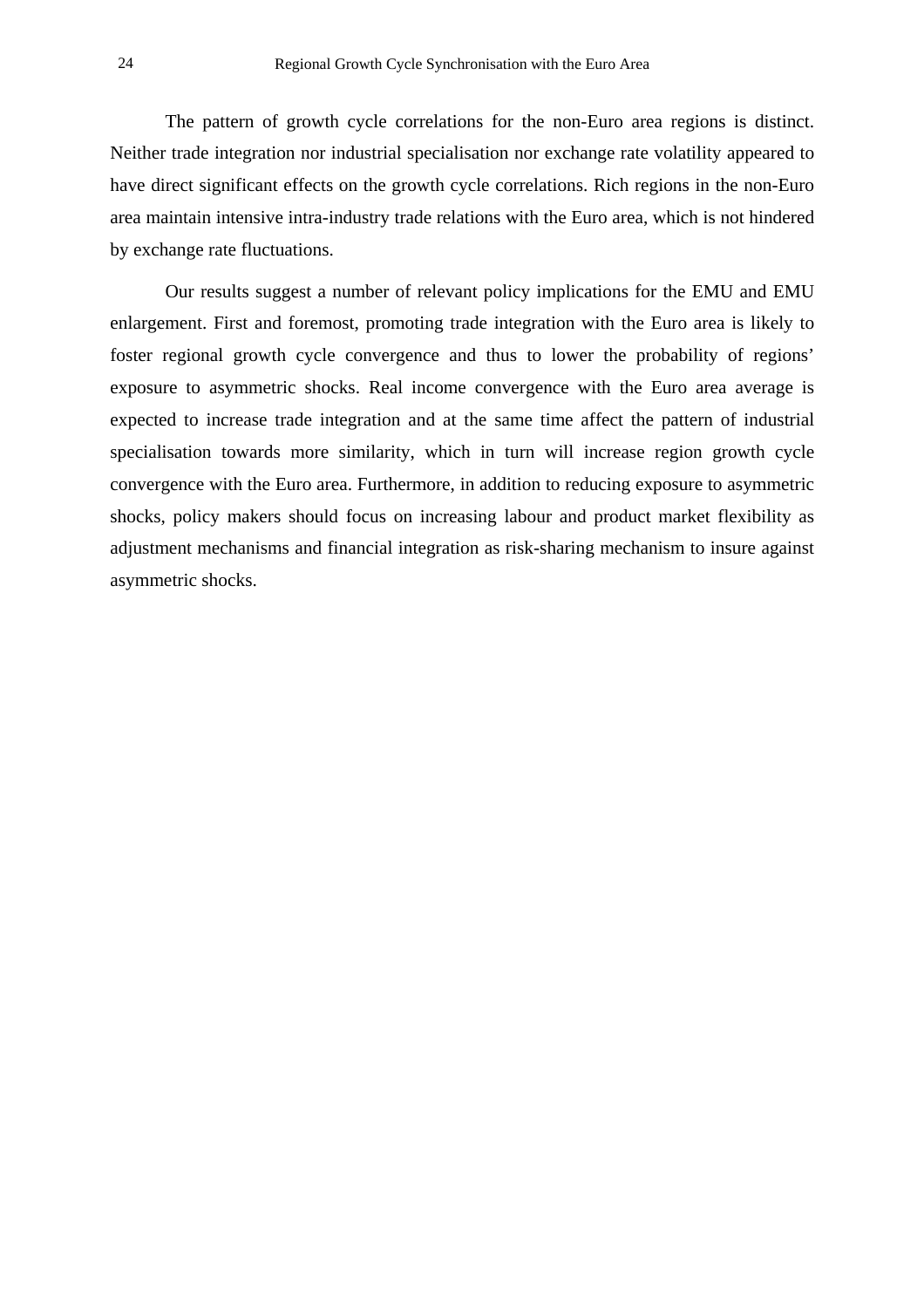#### **Appendix: Data and Measurement**

We describe below the variables used in this paper and their data sources.

#### **CORRY: Growth cycle correlation**

The growth cycle correlations are calculated using the first difference of the logarithm of annual real gross value added for regions and the Euro area. Data is taken from the European Regional Database, Cambridge Econometrics.

### **SPEC: Industrial specialisation index**

The industrial specialisation index is calculated using regional gross value added disaggregated on seven industry sectors: mining and energy; food, beverages and tobacco; textiles and clothing; fuels, chemicals, rubber and plastic products; electronics; transport equipment; other manufacturing. If  $s_{ij}$  is the share of sector *j* in region *i* and  $s_{Euro,j}$  is the share of sector  $j$  in the Euro area, then the specialisation index of region  $i$  is:

$$
SPEC_i = \sum_{j=0}^{N} \left| s_{ij} - s_{Euro,j} \right|
$$

This index takes values from 0 to 2. A value equal to 0 indicates complete similarity of industrial structure, and 2 total specialisation. The variable is included in the model in logs. Data is taken from the European Regional Database, Cambridge Econometrics.

#### **TRADE: Regional exports to the Euro area as share of gross value added**

TRADE is proxied by the following calculation: Input series are national exports by NACE 2 digits provided by the WIFO-World Trade Databank (based on UN trade statistics) and regional gross value added by NACE 2 digits from the European Regional Database, Cambridge Econometrics. National exports of a product sector j are divided onto regions according to the region's gross value added share of sector j in total national gross value added of sector share. Total regional exports is then the sum of exports in all sectors j,…N.

### **EXCH: Exchange rate volatility**

Starting data is monthly market exchange rates of national currencies per unit of Ecu/Euro from IMF, International Financial Statistics. Volatility is the standard deviation of the exchange rate index. The variable is taken in logs.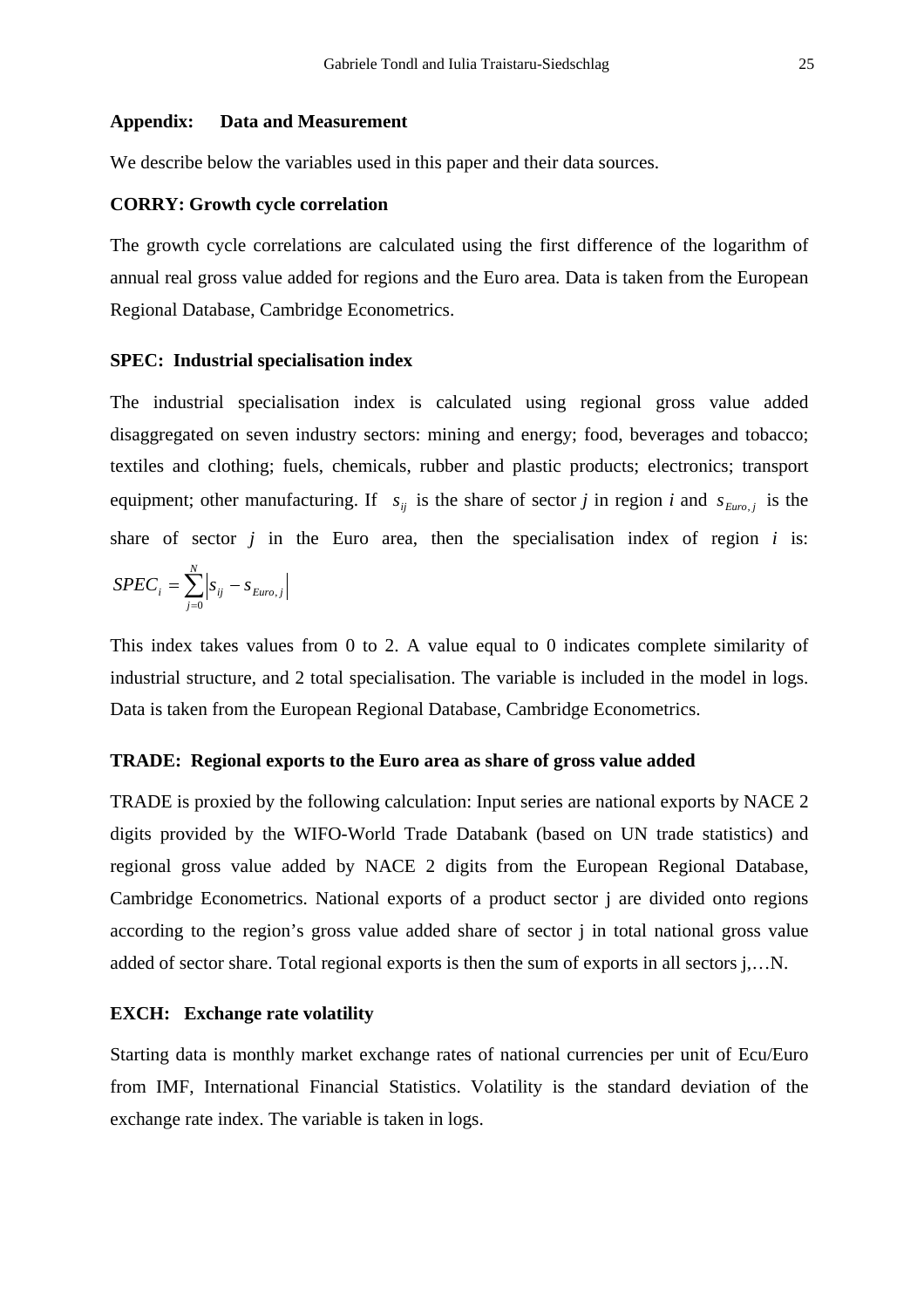# **INT: Change in the difference between a region's real interest rate and the Euro area interest rate**

This variable is calculated using short-term national interest rates from IMF, International Financial Statistics. Regional real interest rates are obtained by subtracting regional remuneration growth, - used to proxy regional inflation -, from the national interest rate. Regional nominal remuneration is taken from the European Regional Database, Cambridge Econometrics.

# **GAP: Ratio of a regions´s gross value added per capita and Euro area gross value added per capita**

Regional gross value added per capita, taken in logs, from the European Regional Database, Cambridge Econometrics. Cambridge Econometrics**. GAP** > 0 for rich regions, GAP < 0 for poor regions.

## **SUM: Log of product of regional and Euro area gross value added per capita**

Regional gross value added per capita from the European Regional Database, Cambridge Econometrics.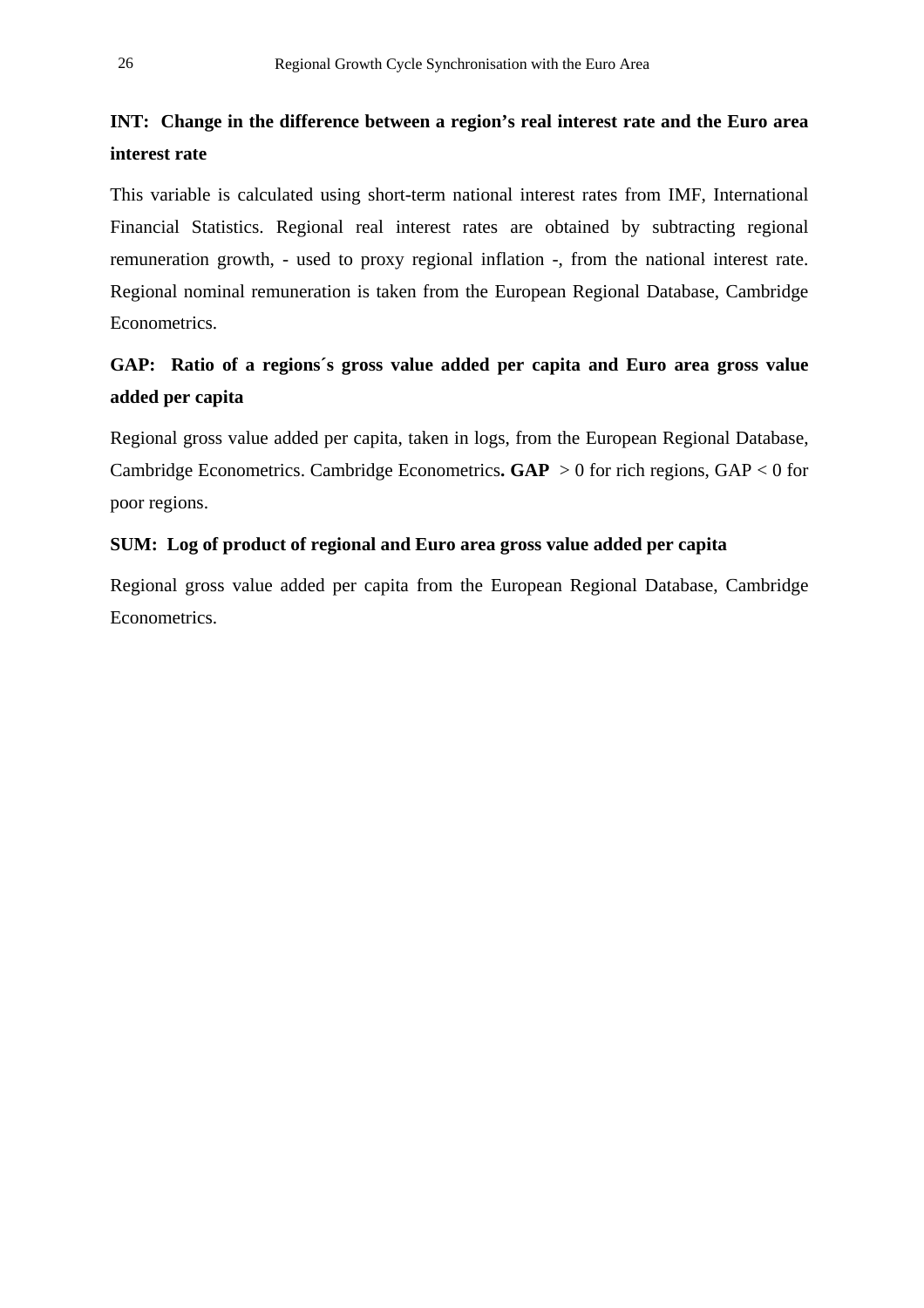#### **References**

- Artis, M., A. B. Galvao, and M. Marcellino (2003) "The Transmission Mechanism in a Changing World", *CEPR Discussion Paper* No. 4014. CEPR, London.
- Artis, M., M. Marcellino, T.Proietti (2004). Characterising the business cycles for accession countries. Discussion Paper No. 4457. CEPR, London.
- Artis, M. and W. Zhang (1997). "The International Business Cycle and the ERM: Is there a "European" Cycle?, *International Journal of Finance and Economics*, 2:1-6.
- Alesina, A., R. Barro, and S. Tenreyro (2002) "Optimal Currency Area", *NBER Working Paper* No. 9702.
- Barrios, S. and J. de Lucio (2003). "Economic Integration and Regional Business Cycles: Evidence from the Iberian Regions", *Oxford Bulletin of Economics and Statistics*, 65, 497-515.
- Barrios, S., M. Brülhart, R. Elliott, M. Sensier (2003)."A Tale of Two Cycles: Co-Fluctuations Between UK Regions and the Euro Zone," *Manchester School*, Blackwell Publishing, vol. 71(3), 265-292.
- Baxter, M. and M. Kouparitsas (2003). "Trade Structure, Industrial Structure, and International Business Cycles", *American Economic Review*, May, 51-56.
- Belke, A. and J. A. Heine (2004). "Specialisation Patterns and the Synchronicity of Regional Employment Cycles in Europe", IZA Discussion Paper No. 1439, Bonn.
- Bergman, M. (2005) "How Synchronized are European Buisness Cycles?, in L. Jonung (ed.), Proceedings of the 2004 First Annual DG ECFIN Research Conference on "Buisness Cycles and Growth in Europe", *European Economy* No. 227.
- Bordo, M. and T. Helbling (2003) "Have National Business Cycles Become More Synchronized", *NBER Working Papers* No. 10130.
- Broda, Ch. and J. Romalis (2003), Identifying the relationship between trade and exchange rate volatility, Federal Reserve Bank N.Y./NBER, January 2003.
- Canova, F. and J. Marrinan (1998) "Sources and propagation of international output cycles: Common shocks or transmission?," *Journal of International Economics*, vol. 46(1), 133-166, October.
- Clark, T.E., E. van Wincoop (2001) "Borders and Business Cycles", *Journal of International Economics*, 55, 59-85.
- Cushman, D.O. (1983) "The Effects of Real Exchange Rate Risk on International Trade", *Journal of International Economics*, 15, 45-63.
- De Grauwe, P. and Mongelli, F. (2005) "Endogeneities of Optimum Currency Areas. What Brings Countries Sharing a Single Currency Closer Together?", *ECB Working Paper*  No. 468.
- De Nardis, S., A. Goglio and M. Malgarini (1996), *Weltwirtschaftliches Achiv*, vol. 132(2), 197-214.
- Fatás, A. (1997). "EMU: Countries or Regions? Lessons from the EMS Experience", *European Economic Review*, vol. 41, 743-751.
- Fidrmuc, J. and I. Korhonen (2003). Similarity of supply and demand shocks between the euro area and the CEECs. *Economic Systems* 27, 313-334.